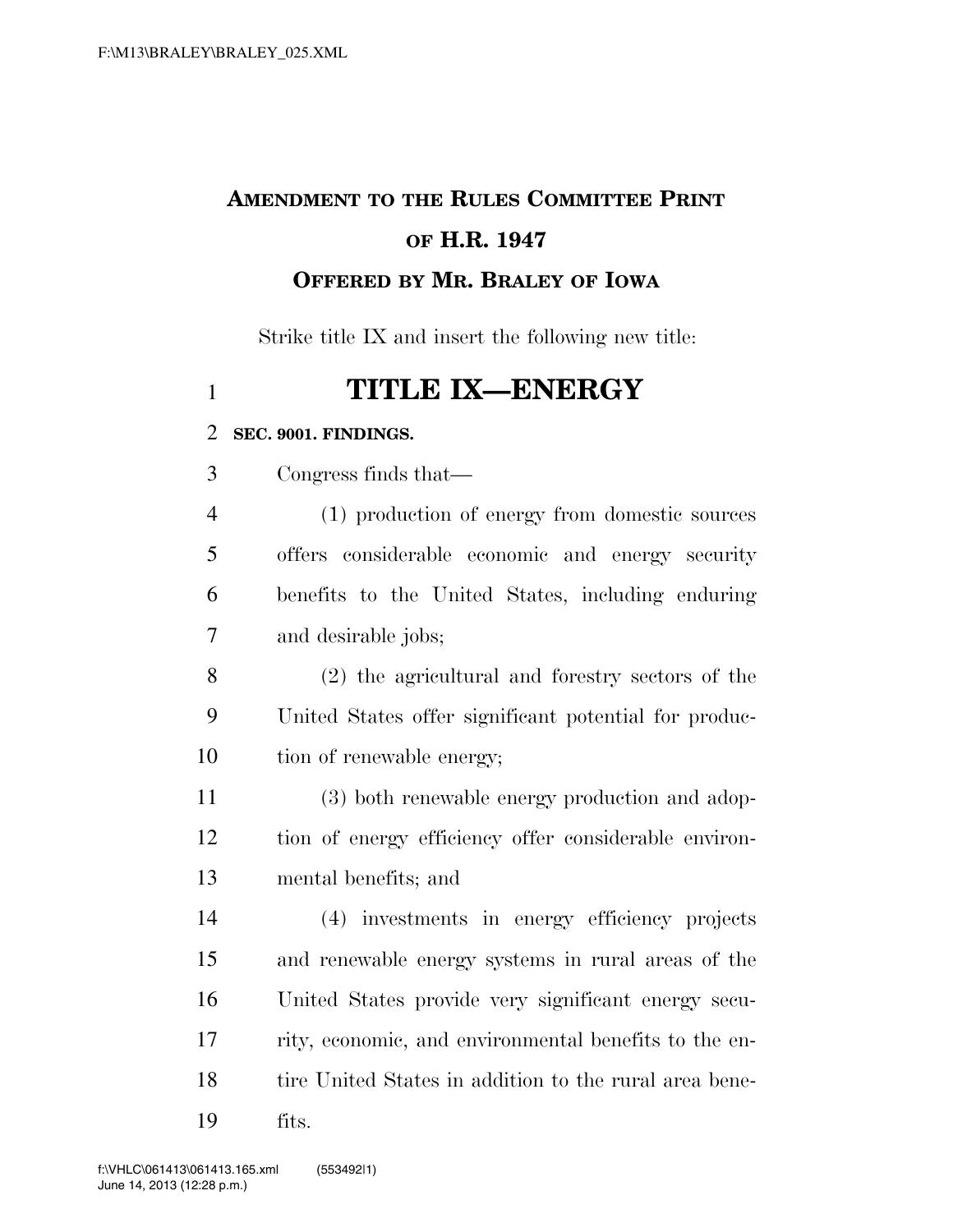## **SEC. 9002. DEFINITIONS.**

| $\overline{2}$ | Section 9001 of the Farm Security and Rural Invest- |
|----------------|-----------------------------------------------------|
| 3              | ment Act of $2002$ (7 U.S.C. 8101) is amended—      |
| $\overline{4}$ | $(1)$ in paragraph $(6)$ —                          |
| 5              | (A) in subparagraph $(C)$ , by striking "or";       |
| 6              | $(B)$ in subparagraph $(D)$ , by striking the       |
| $\tau$         | period at the end and inserting "; or"; and         |
| 8              | (C) by adding at the end the following:             |
| 9              | $"({\rm E})$ renewable chemicals.";                 |
| 10             | $(2)$ in paragraph $(7)$ , by striking subparagraph |
| 11             | (A) and inserting the following:                    |
| 12             | $\lq\lq$ converts renewable<br>biomass<br>into      |
| 13             | biofuels, renewable chemicals, or biobased prod-    |
| 14             | ucts; and";                                         |
| 15             | $(3)$ in paragraph $(11)$ , by striking "or com-    |
| 16             | pound" and inserting ", compound, or renewable      |
| 17             | chemical";                                          |
| 18             | $(4)$ by redesignating paragraphs $(13)$ and $(14)$ |
| 19             | as paragraphs $(14)$ and $(15)$ , respectively; and |
| 20             | $(5)$ by inserting after paragraph $(12)$ the fol-  |
| 21             | lowing:                                             |
| 22             | $(13)$ RENEWABLE CHEMICAL.—The term 're-            |
| 23             | newable chemical' means a monomer, polymer, plas-   |
| 24             | tic, formulated product, or chemical substance pro- |
| 25             | duced from renewable biomass.".                     |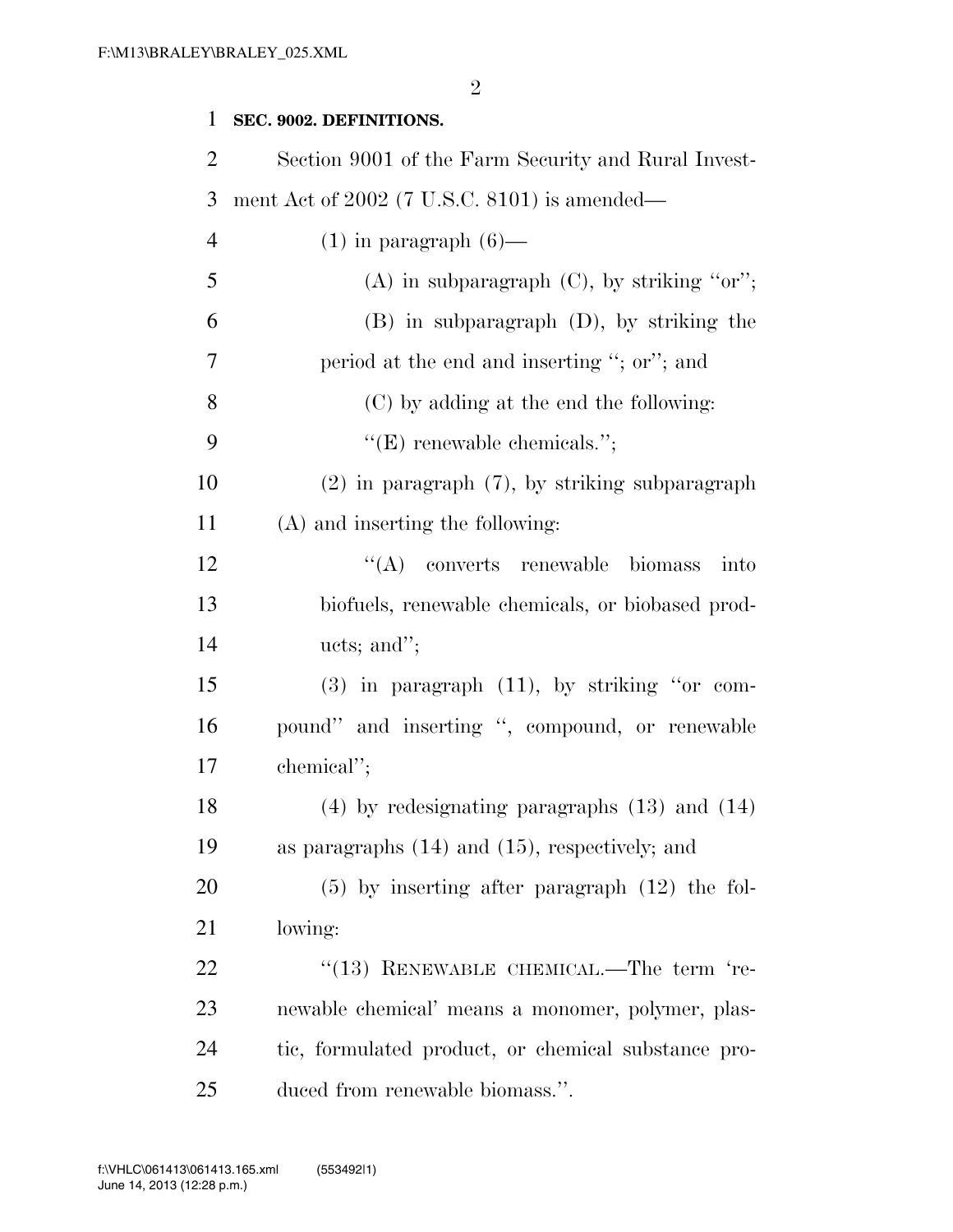| 1              | SEC. 9003. BIOBASED MARKETS PROGRAM.                |
|----------------|-----------------------------------------------------|
| $\overline{2}$ | Section 9002 of the Farm Security and Rural Invest- |
| 3              | ment Act of $2002$ (7 U.S.C. 8102) is amended—      |
| $\overline{4}$ | $(1)$ in subsection $(a)$ —                         |
| 5              | $(A)$ in paragraph $(3)$ , by adding at the end     |
| 6              | the following:                                      |
| 7              | ``(F)<br>BIOBASED PRODUCT DESIGNA-                  |
| 8              | TIONS.—Not later than 1 year after the date of      |
| 9              | enactment of this subparagraph, the Secretary       |
| 10             | shall—                                              |
| 11             | "(i) begin to designate intermediate                |
| 12             | ingredients, feedstocks, and complex prod-          |
| 13             | ucts in the guidelines issued under this            |
| 14             | paragraph; and                                      |
| 15             | "(ii) develop a recommendation for                  |
| 16             | the designation of complex and finished             |
| 17             | biobased products in those guidelines.              |
| 18             | "(G) CHANGES IN PROCUREMENT MECHA-                  |
| 19             | NISMS.                                              |
| 20             | "(i) ELECTRONIC PRODUCT PROCURE-                    |
| 21             | MENT CATALOGS.-The Secretary shall                  |
| 22             | work with relevant officials in agencies            |
| 23             | that have electronic product procurement            |
| 24             | catalogs to identify and implement solu-            |
| 25             | tions to increase the visibility of biobased        |
| 26             | and other sustainable products.                     |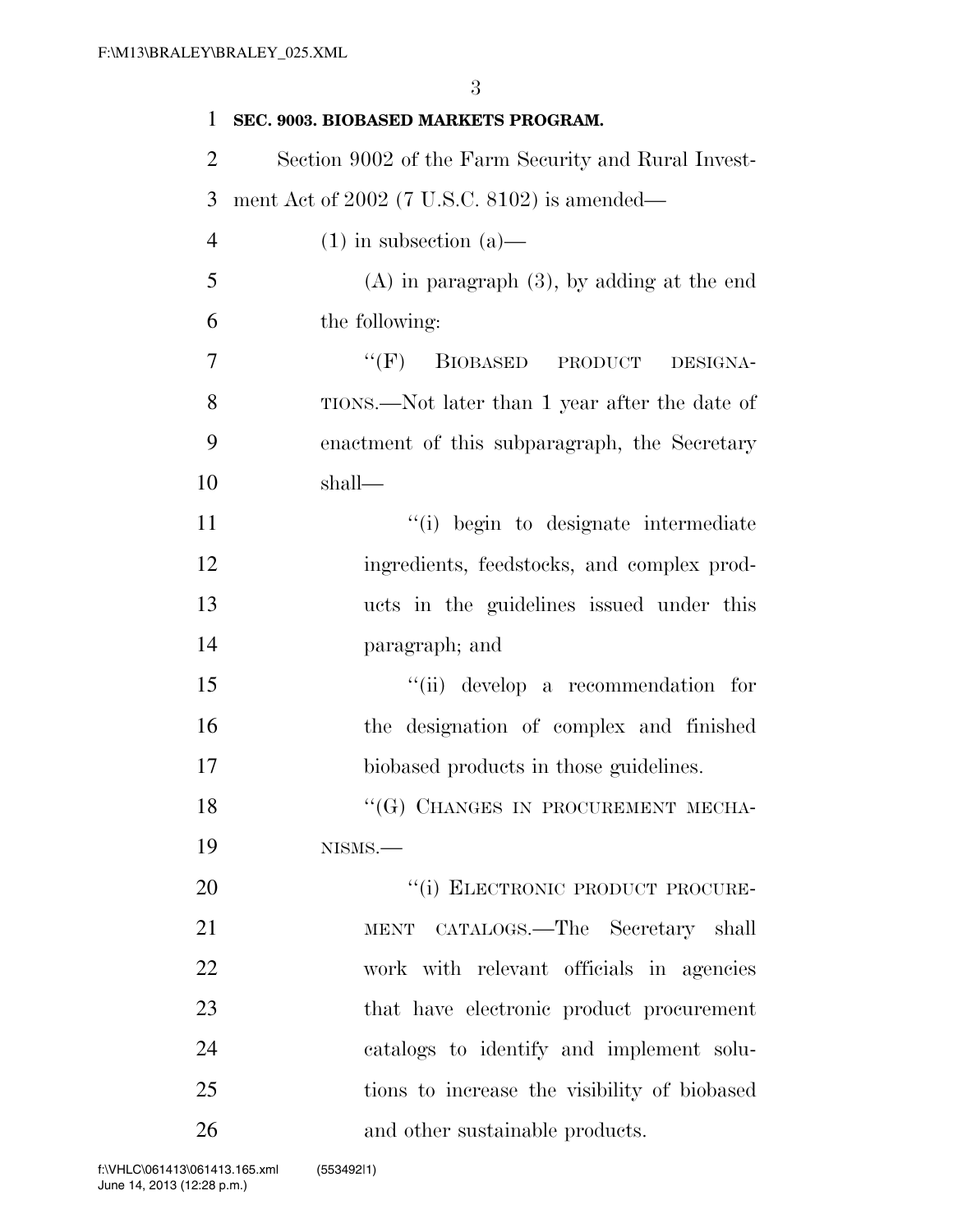| $\mathbf{1}$   | "(ii) AGENCY-SPECIFIC PRODUCT            |
|----------------|------------------------------------------|
| $\overline{2}$ | SPECIFICATIONS.                          |
| 3              | "(I) IN GENERAL.—Not later               |
| $\overline{4}$ | than 1 year after the date of enact-     |
| 5              | ment of this subparagraph and every      |
| 6              | 4 years thereafter, the Secretary, in    |
| 7              | coordination with other appropriate      |
| 8              | officials, shall work with the senior    |
| 9              | sustainability officer of each agency    |
| 10             | that has established agency-specific     |
| 11             | product specifications to review and     |
| 12             | revise the product specifications to en- |
| 13             | sure that, to the maximum extent         |
| 14             | practicable, the product specifica-      |
| 15             | tions-                                   |
| 16             | "(aa) require the use of sus-            |
| 17             | tainable products, including             |
| 18             | biobased products designated in          |
| 19             | accordance with this section; and        |
| 20             | "(bb) do not contain any                 |
| 21             | language prohibiting the use of          |
| 22             | biobased products.                       |
| 23             | "(II) REPORT.—Results of the             |
| 24             | reviews conducted under subclause (I)    |
| 25             | shall be reported annually to the Of-    |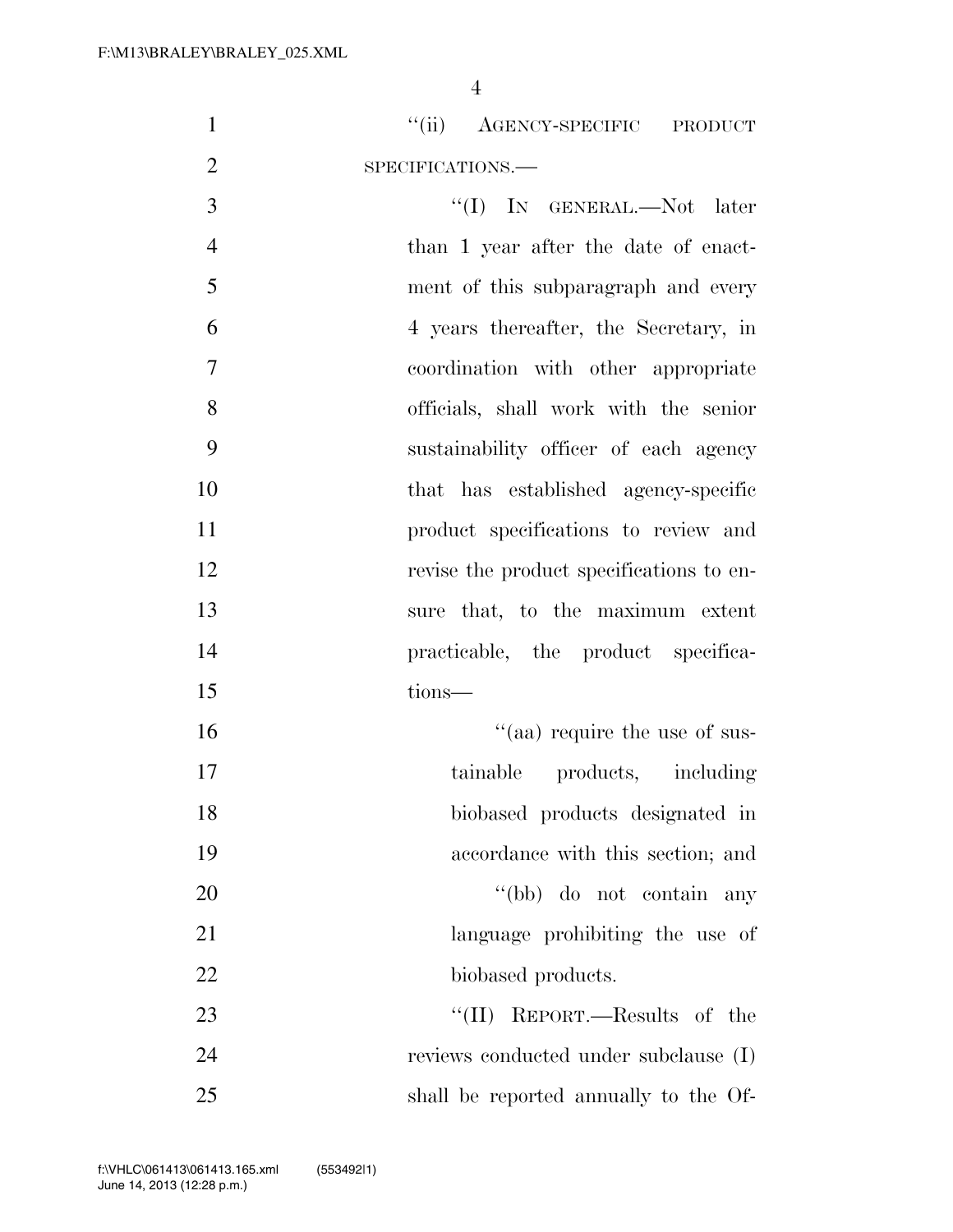| $\mathbf{1}$   | fice of Management and Budget, the                 |
|----------------|----------------------------------------------------|
| $\overline{2}$ | Office of Science and Technology Pol-              |
| 3              | icy, and the appropriate committees of             |
| $\overline{4}$ | Congress.                                          |
| 5              | $``$ (H) REPORTING.—                               |
| 6              | "(i) IN GENERAL.—Not later than $1$                |
| $\overline{7}$ | year after the date of enactment of this           |
| 8              | subparagraph, the Administrator of Gen-            |
| 9              | eral Services shall implement a system for         |
| 10             | service and construction contractors to re-        |
| 11             | port annual purchases of biobased products         |
| 12             | under Federal Government contracts.                |
| 13             | "(ii) RELATIONSHIP TO OTHER RE-                    |
| 14             | PORTING SYSTEMS.—The system under                  |
| 15             | clause (i) may be incorporated as an ele-          |
| 16             | ment of 1 or more other contractor report-         |
| 17             | ing systems."; and                                 |
| 18             | (B) by adding at the end the following:            |
| 19             | "(5) COMPLIANCE.—The Secretary may take            |
| 20             | such action as the Secretary determines to be nec- |
| 21             | essary-                                            |
| 22             | $\lq\lq$ to determine the compliance rate          |
| 23             | among Federal agencies in buying designated        |
| 24             | biobased products; and                             |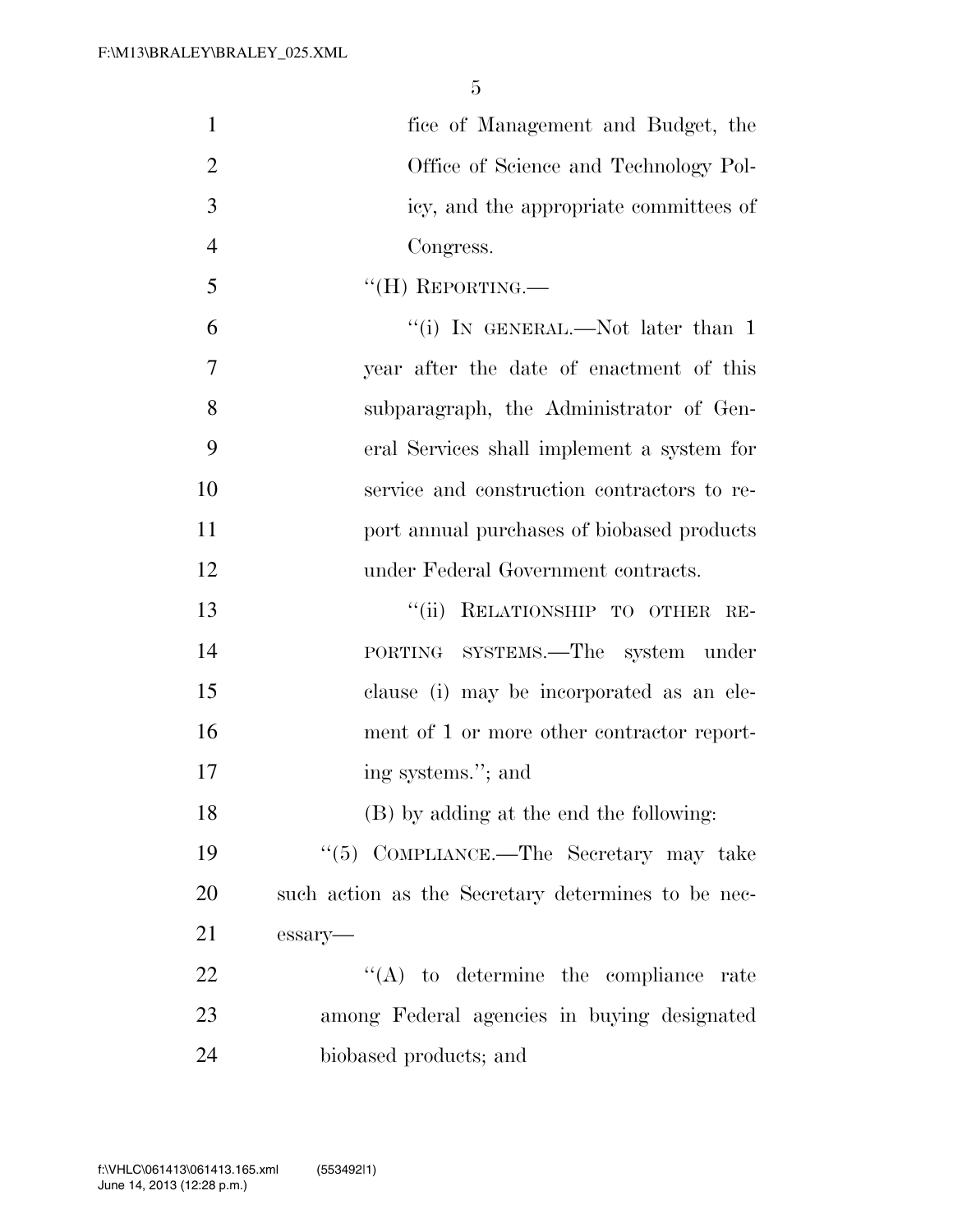| $\mathbf{1}$   | $\lq\lq (B)$ to determine whether vendor and con-   |
|----------------|-----------------------------------------------------|
| $\overline{2}$ | tractor claims about biobased products meeting      |
| 3              | item designation definitions and minimum re-        |
| $\overline{4}$ | quired biobased content are accurate.";             |
| 5              | $(2)$ in subsection $(b)(3)$ —                      |
| 6              | (A) by striking "The Secretary" and in-             |
| 7              | serting the following:                              |
| 8              | "(A) IN GENERAL.—The Secretary"; and                |
| 9              | (B) by adding at the end the following:             |
| 10             | "(B) AUDITING AND COMPLIANCE.—The                   |
| 11             | Secretary may carry out such auditing and           |
| 12             | compliance activities as the Secretary deter-       |
| 13             | mines to be necessary to ensure compliance          |
| 14             | with subparagraph $(A)$ , including the imposition  |
| 15             | of a civil penalty of not more than $$10,000$ on    |
| 16             | a person who misuses the label and, after re-       |
| 17             | ceiving a notice of violation, fails to take action |
| 18             | to correct the misuse described in the notice.";    |
| 19             | (3) by redesignating subsections (d) through (h)    |
| 20             | as subsections $(f)$ through $(j)$ , respectively;  |
| 21             | $(4)$ by inserting after subsection (c) the fol-    |
| 22             | lowing:                                             |
| 23             | "(d) OUTREACH, EDUCATION, AND PROMOTION.—           |
| 24             | " $(1)$ IN GENERAL.—The Secretary shall carry       |
| 25             | out a program of outreach, education, and pro-      |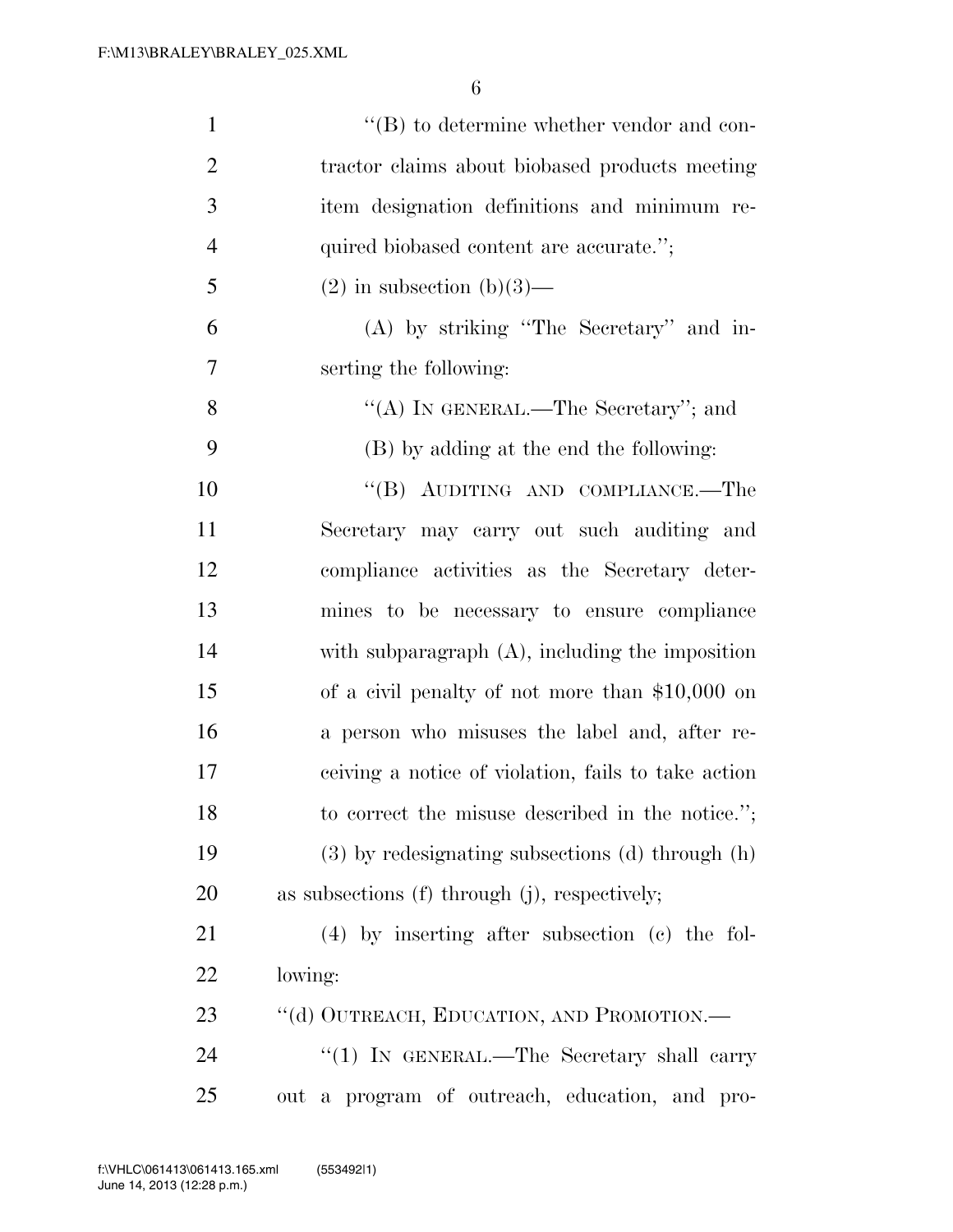| $\mathbf{1}$   | motion activities intended to increase knowledge,   |
|----------------|-----------------------------------------------------|
| $\overline{2}$ | awareness, and benefits of biobased products.       |
| 3              | "(2) AUTHORIZED ACTIVITIES.—In carrying             |
| $\overline{4}$ | out this subsection, the Secretary, at a minimum,   |
| 5              | shall—                                              |
| 6              | "(A) not later than 1 year after the date           |
| $\overline{7}$ | of enactment of this paragraph, update all ex-      |
| 8              | isting BioPreferred and related sustainable ac-     |
| 9              | quisition training materials of the Department;     |
| 10             | "(B) work cooperatively with the senior             |
| 11             | sustainability officers and chief acquisition offi- |
| 12             | cers of Federal agencies to immediately imple-      |
| 13             | ment such BioPreferred program agency edu-          |
| 14             | cation and outreach programs as are necessary       |
| 15             | to meet the requirements of this section;           |
| 16             | $\lq\lq$ (C) work actively with groups that sup-    |
| 17             | port employment for the blind or disabled, such     |
| 18             | as the Committee for Purchase From People           |
| 19             | Who Are Blind or Severely Disabled, to pro-         |
| 20             | mote education and outreach regarding BioPre-       |
| 21             | ferred AbilityOne products to—                      |
| 22             | "(i) program, technical, and<br>con-                |
| 23             | tracting personnel; and                             |
| 24             | "(ii) Federal agency purchase card                  |
| 25             | holders;                                            |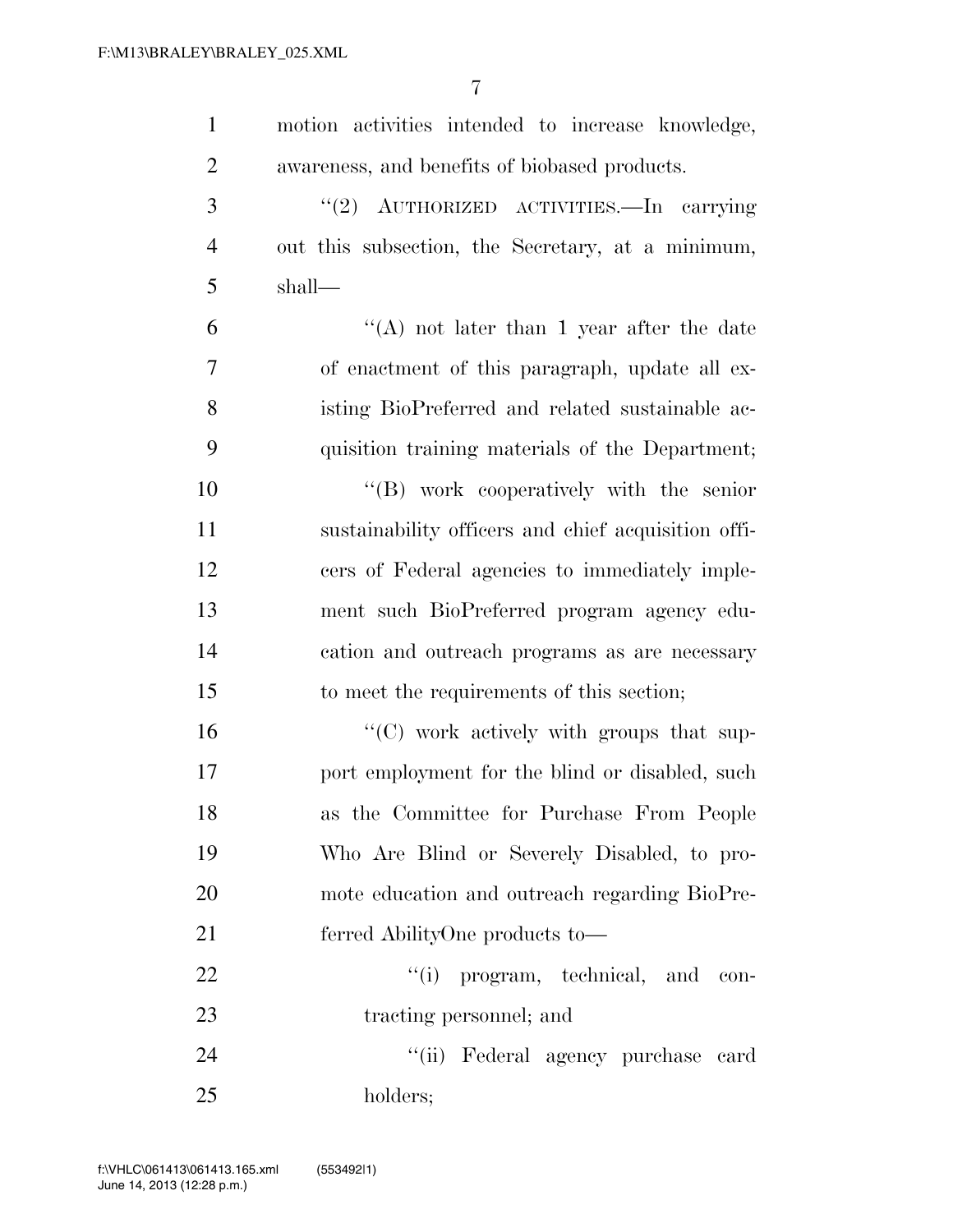| $\mathbf{1}$   | "(D) conduct consumer education and out-                 |
|----------------|----------------------------------------------------------|
| $\overline{2}$ | reach (including consumer and awareness sur-             |
| 3              | veys);                                                   |
| $\overline{4}$ | "(E) conduct outreach to and support for                 |
| 5              | State and local governments interested in im-            |
| 6              | plementing biobased purchasing programs;                 |
| $\overline{7}$ | "(F) partner with industry and nonprofit                 |
| 8              | groups to produce educational and outreach               |
| 9              | materials and conduct educational and outreach           |
| 10             | events;                                                  |
| 11             | $\lq\lq(G)$ sponsor special conferences<br>and           |
| 12             | events to bring together buyers and sellers of           |
| 13             | biobased products; and                                   |
| 14             | "(H) support pilot and demonstration                     |
| 15             | projects.                                                |
| 16             | "(e) FOREST PRODUCTS LABORATORY COORDINA-                |
| 17             | TION.—In determining whether products are eligible for   |
|                | 18 the 'USDA Certified Biobased Product' label, the Sec- |
| 19             | retary (acting through the Forest Products Laboratory)   |
| 20             | shall-                                                   |
| 21             | $\cdot$ (1) review and approve forest-related products   |
| 22             | for which an application is submitted for the pro-       |
| 23             | gram;                                                    |
| 24             | $\lq(2)$ expedite the approval of innovative prod-       |
| 25             | ucts resulting from technology developed by the For-     |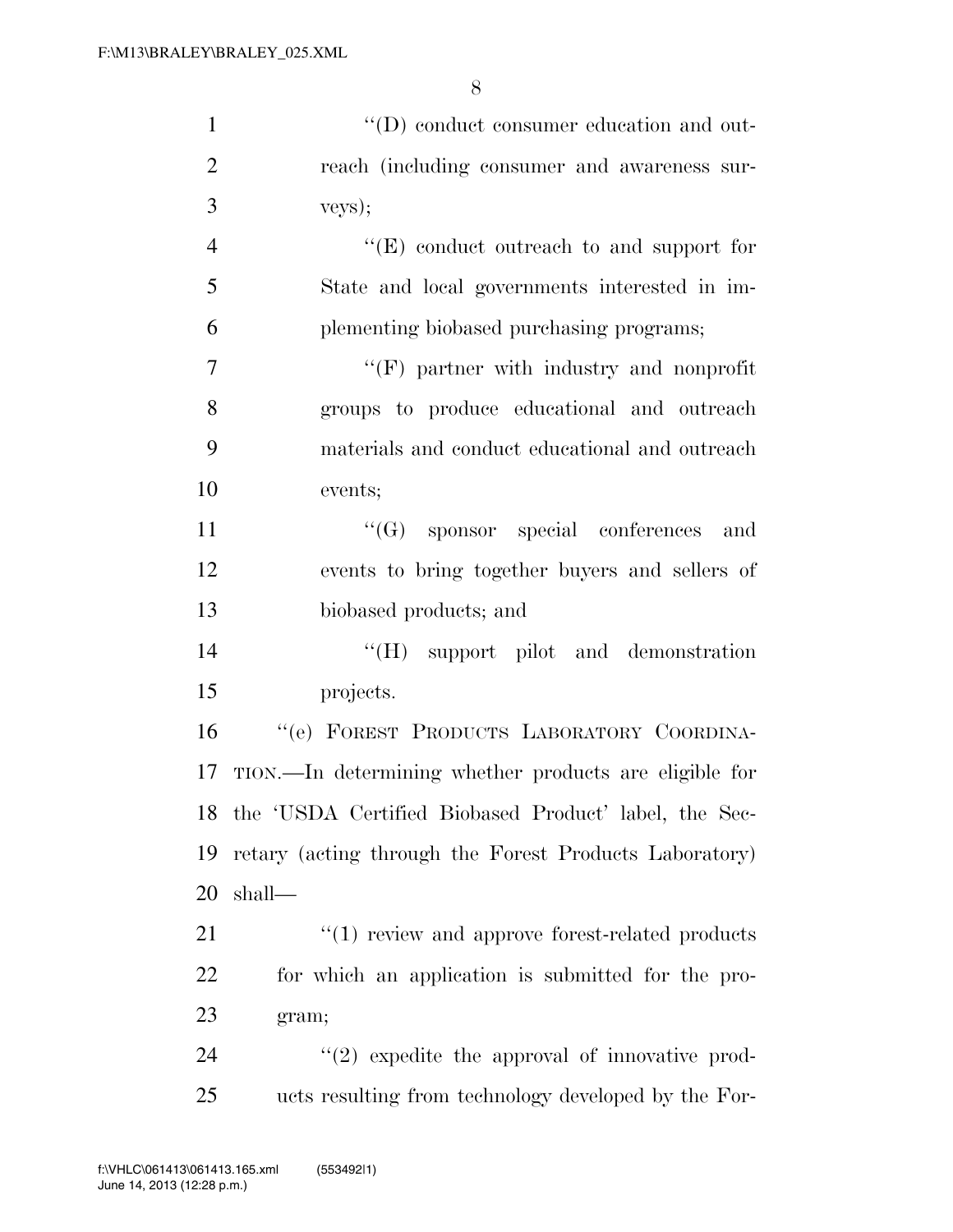| $\mathbf{1}$   | est Products Laboratory or partners of the Labora-   |
|----------------|------------------------------------------------------|
| $\overline{2}$ | tory; and                                            |
| 3              | $\lq(3)$ provide appropriate technical assistance to |
| $\overline{4}$ | applicants, as determined by the Secretary.";        |
| 5              | $(5)$ in subsection (i) (as redesignated by para-    |
| 6              | $graph(3)$ , by adding at the end the following:     |
| 7              | "(3) JOBS CREATION RESEARCH<br><b>AND</b><br>$RE-$   |
| 8              | PORT.—Not later than 2 years after the date of en-   |
| 9              | actment of this paragraph, the Secretary shall carry |
| 10             | out a study, and submit to the President and the ap- |
| 11             | propriate committees of Congress a report, on job    |
| 12             | creation and the economic impact associated with     |
| 13             | the biobased product industry, including—            |
| 14             | "(A) the number of jobs in the United                |
| 15             | States originating from the biobased product in-     |
| 16             | dustry annually over the preceding 10 years, in-     |
| 17             | cluding the job changes in specific sectors;         |
| 18             | "(B) the dollar value of the domestic                |
| 19             | biobased products industry at the time of the        |
| 20             | report, including intermediates, feedstocks, and     |
| 21             | finished products, but excluding biofuels;           |
| 22             | $\lq\lq$ (C) a forecast for biobased job creation    |
| 23             | potential over the next 10 years;                    |
| 24             | $\lq\lq$ (D) a forecast for growth in the biobased   |
| 25             | industry over the next 10 years; and                 |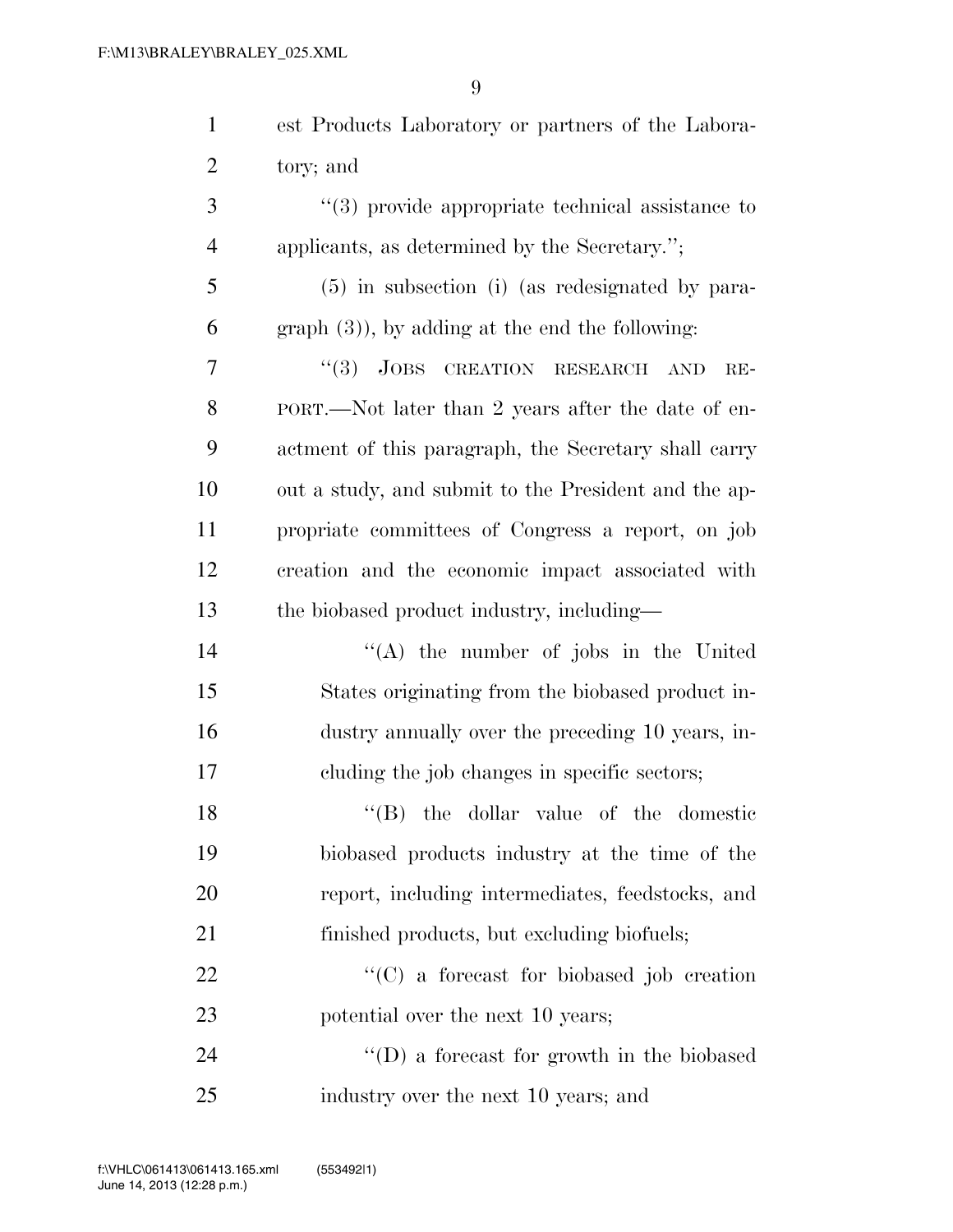| $\mathbf{1}$   | "(E) jobs data for both biofuels and                |
|----------------|-----------------------------------------------------|
| $\overline{2}$ | biobased products, with data generated sepa-        |
| 3              | rately for each category."; and                     |
| $\overline{4}$ | $(6)$ in subsection (j) (as redesignated by para-   |
| 5              | $graph(3)$ —                                        |
| 6              | $(A)$ in paragraph $(1)$ —                          |
| 7              | (i) in subparagraph $(A)$ , by striking             |
| 8              | "and" at the end;                                   |
| 9              | (ii) in subparagraph $(B)$ , by striking            |
| 10             | the period at the end and inserting ";              |
| 11             | and"; and                                           |
| 12             | (iii) by adding at the end the fol-                 |
| 13             | lowing:                                             |
| 14             | "(C) $$4,000,000$ for each of fiscal years          |
| 15             | $2014$ through $2018$ ."; and                       |
| 16             | $(B)$ in paragraph $(2)$ , by inserting "and        |
| 17             | \$4,000,000 for each of fiscal years 2014           |
| 18             | through 2018" before the period at the end.         |
| 19             | SEC. 9004. BIOREFINERY ASSISTANCE.                  |
| 20             | Section 9003 of the Farm Security and Rural Invest- |
| 21             | ment Act of $2002$ (7 U.S.C. 8103) is amended—      |
| 22             | $(1)$ in subsection $(a)$ , in the matter preceding |
| 23             | paragraph (1), by inserting ", renewable chemicals, |
| 24             | or biobased products" after "biofuels";             |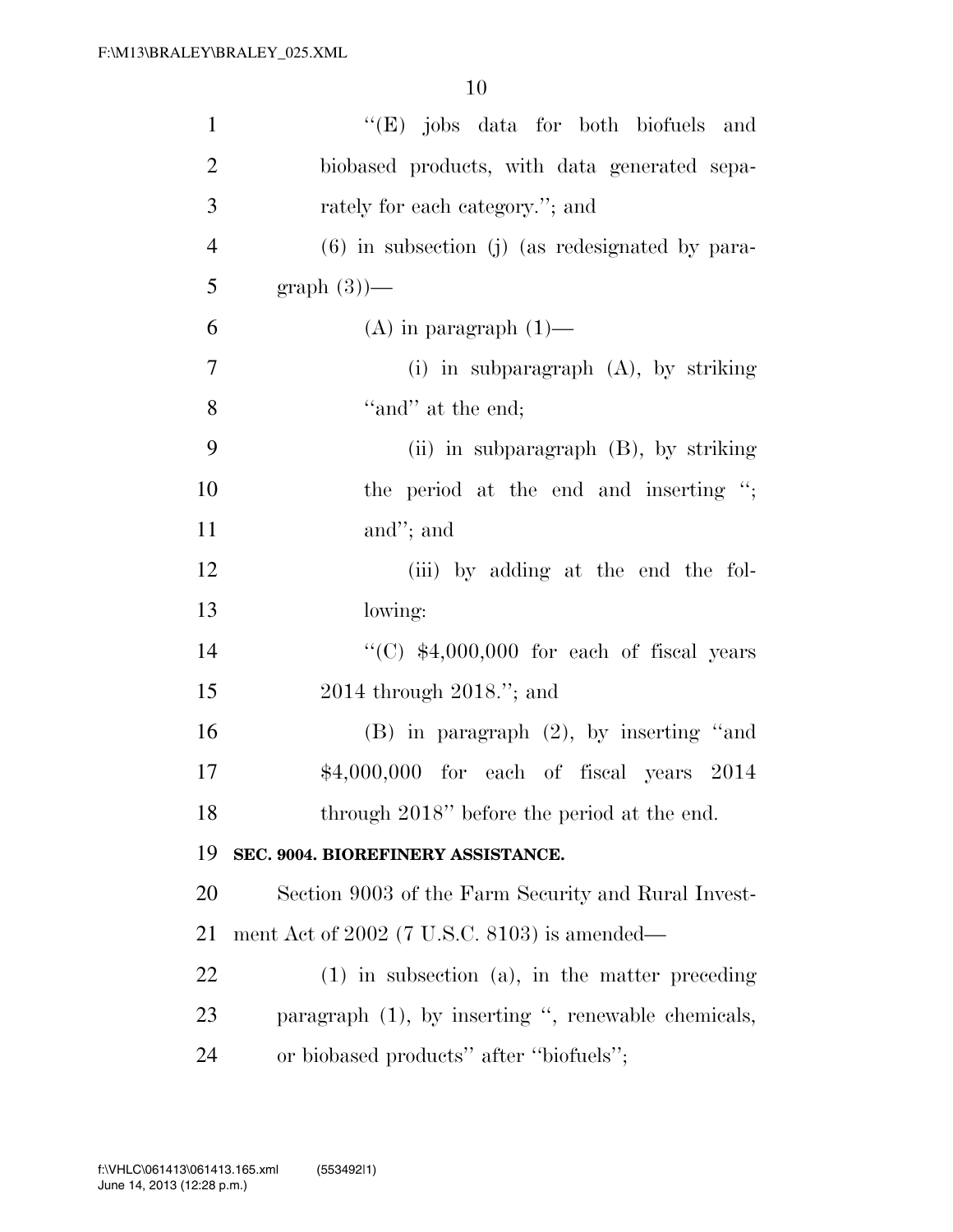| $\mathbf{1}$   | $(2)$ in subsection $(b)(2)$ , by inserting ", a re-   |
|----------------|--------------------------------------------------------|
| $\overline{2}$ | newable chemical, or a biobased product" after         |
| 3              | "biofuel" each place it appears in subparagraphs $(A)$ |
| $\overline{4}$ | and $(B);$                                             |
| 5              | $(3)$ in subsection $(e)(1)$ , by inserting ", renew-  |
| 6              | chemicals, or biobased products" after<br>able         |
| 7              | "biofuels";                                            |
| 8              | (4) in subsection (d)(2)(C)—                           |
| 9              | $(A)$ in clause (i), by inserting ", renewable         |
| 10             | chemical, or biobased product" after "biofuel";        |
| 11             | and                                                    |
| 12             | $(B)$ in clause (iii), by inserting ", renew-          |
| 13             | able chemicals, or biobased products" after            |
| 14             | "biofuels";                                            |
| 15             | $(5)$ in subsection $(e)(1)(C)$ —                      |
| 16             | $(A)$ in clause (i), by inserting ", renewable         |
| 17             | chemical, or biobased product" after "biofuel";        |
| 18             | and                                                    |
| 19             | (B) in clauses (iii) and (vii), by inserting           |
| 20             | ", renewable chemicals, or biobased products"          |
| 21             | after "biofuels" each place it appears; and            |
| 22             | $(6)$ in subsection $(h)$ —                            |
| 23             | $(A)$ in paragraph $(1)$ —                             |
| 24             | (i) in subparagraph $(A)$ , by striking                |
| 25             | "and" at the end;                                      |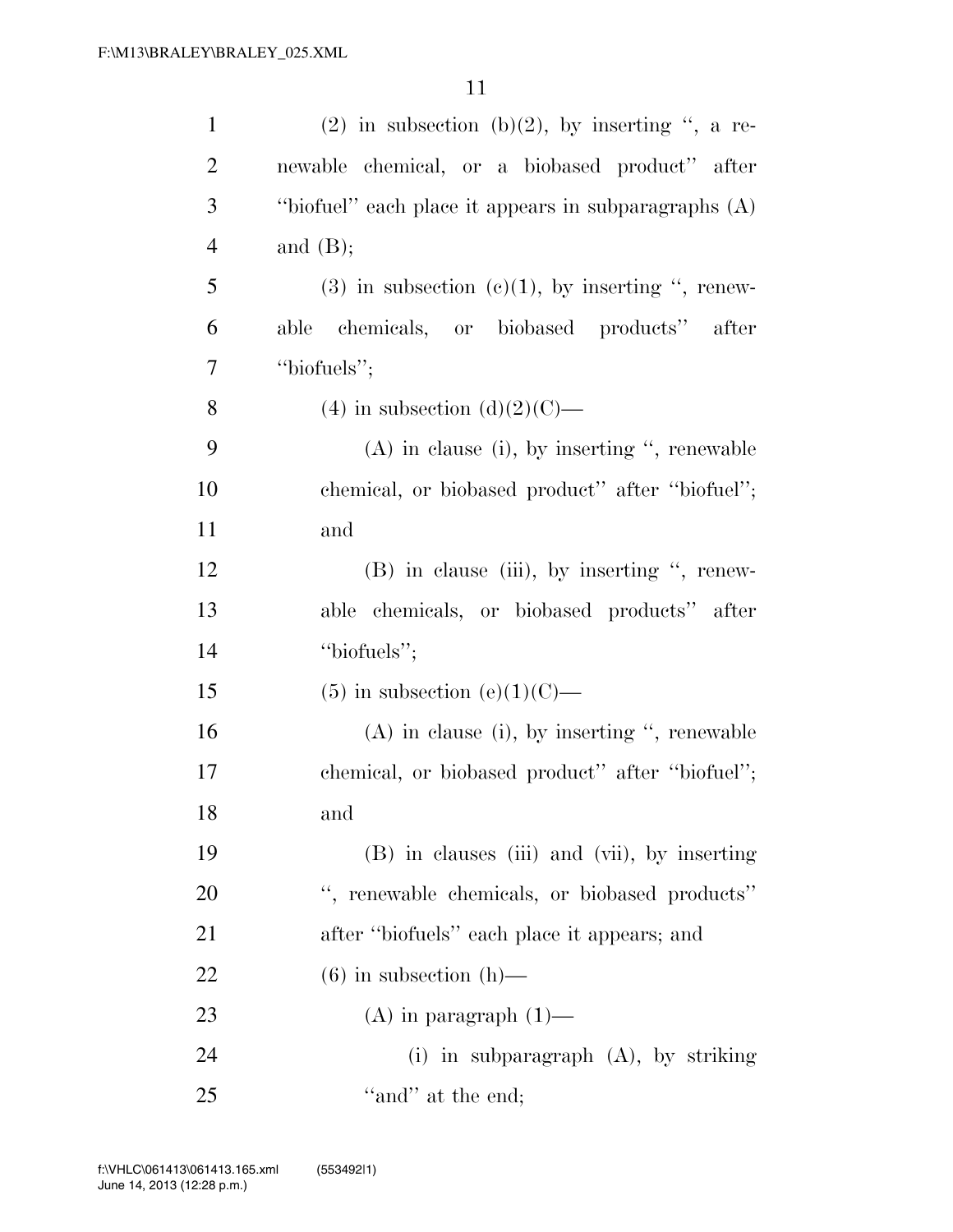| $\mathbf{1}$   | $(ii)$ in subparagraph $(B)$ , by striking              |
|----------------|---------------------------------------------------------|
| $\overline{2}$ | the period at the end and inserting ";                  |
| 3              | and"; and                                               |
| $\overline{4}$ | (iii) by adding at the end the fol-                     |
| 5              | lowing:                                                 |
| 6              | "(C) $$75,000,000$ for each of fiscal years             |
| $\overline{7}$ | 2014 through 2018.";                                    |
| 8              | $(B)$ in paragraph $(2)$ , by inserting "and            |
| 9              | $$75,000,000$ for each of fiscal years $2014$           |
| 10             | through 2018" before the period at the end;             |
| 11             | and                                                     |
| 12             | (C) by adding at the end the following:                 |
| 13             | "(3) LIMITATION.—Of the funds made available            |
| 14             | under this subsection, at least 75 percent for each     |
| 15             | fiscal year shall be made available for the manufac-    |
| 16             | ture of advanced biofuels.".                            |
| 17             | SEC. 9005. BIODIESEL FUEL EDUCATION PROGRAM.            |
| 18             | Section 9006 of the Farm Security and Rural Invest-     |
| 19             | ment Act of 2002 (7 U.S.C. 8106) is amended by striking |
| 20             | subsection (d) and inserting the following:             |
| 21             | "(d) FUNDING.—                                          |
| 22             | "(1) MANDATORY FUNDING.—Of the funds of                 |
| 23             | the Commodity Credit Corporation, the Secretary         |
| 24             | shall use to carry out this section $$1,000,000$ for    |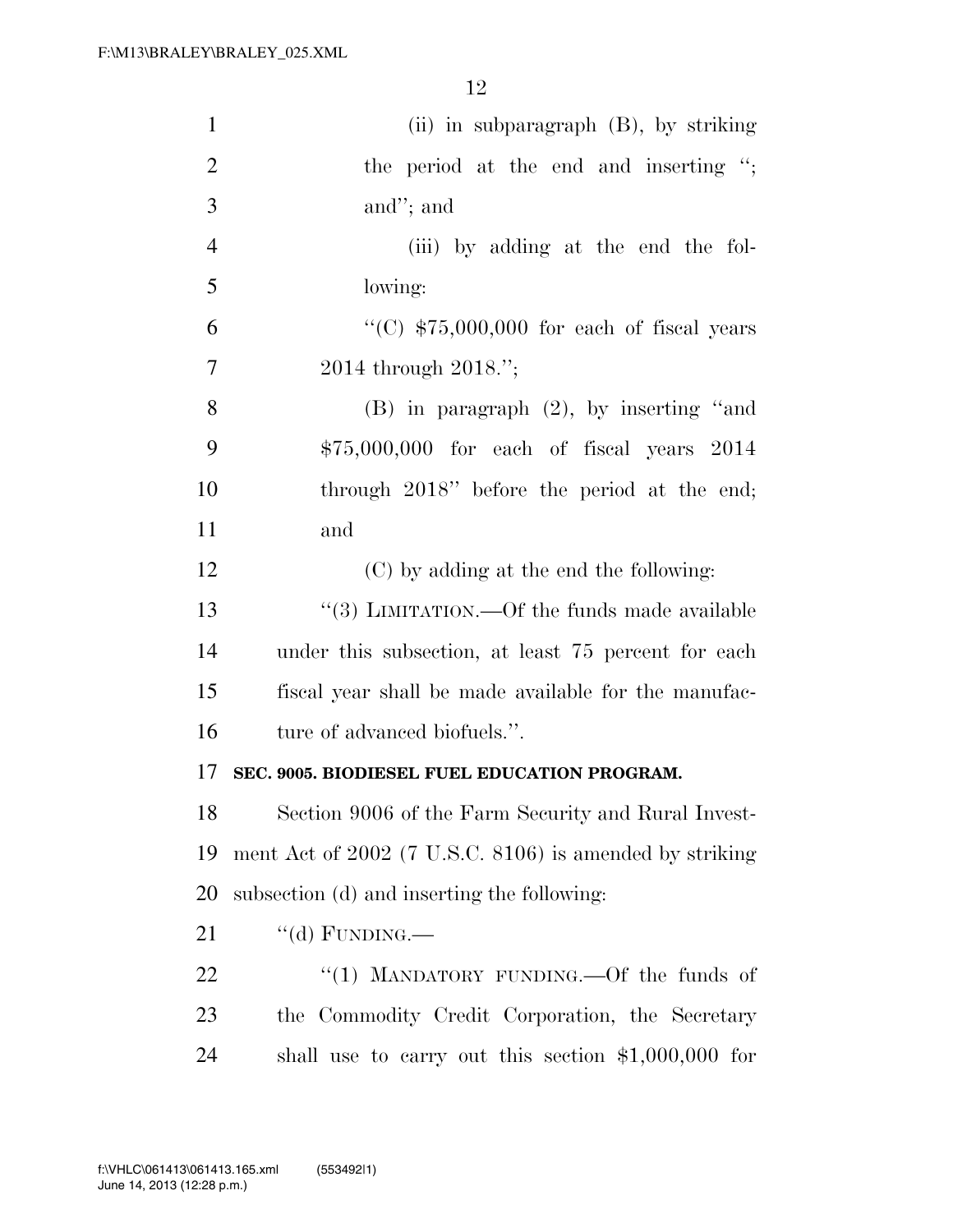| $\mathbf{1}$   | each of fiscal years 2014 through 2018, to remain     |
|----------------|-------------------------------------------------------|
| $\overline{2}$ | available until expended.                             |
| 3              | "(2) DISCRETIONARY FUNDING.—In addition to            |
| $\overline{4}$ | any other funds made available to carry out this sec- |
| 5              | tion, there is authorized to be appropriated to carry |
| 6              | out this section \$1,000,000 for each of fiscal years |
| 7              | 2014 through 2018.".                                  |
| 8              | SEC. 9006. RURAL ENERGY FOR AMERICA PROGRAM.          |
| 9              | Section 9007 of the Farm Security and Rural Invest-   |
| 10             | ment Act of $2002$ (7 U.S.C. 8107) is amended—        |
| 11             | $(1)$ in subsection $(b)(2)$ —                        |
| 12             | $(A)$ in subparagraph $(C)$ , by striking             |
| 13             | "and" at the end;                                     |
| 14             | (B) by redesignating subparagraph (D) as              |
| 15             | subparagraph $(E)$ ; and                              |
| 16             | $(C)$ by inserting after subparagraph $(C)$           |
| 17             | the following:                                        |
| 18             | $\lq\lq$ a nonprofit organization; and";              |
| 19             | $(2)$ in subsection $(e)$ —                           |
| 20             | $(A)$ by striking paragraph $(1)$ and insert-         |
| 21             | ing the following:                                    |
| 22             | ``(1)<br>LOAN GUARANTEE AND GRANT<br>PRO-             |
| 23             | GRAM.                                                 |
| 24             | "(A) IN GENERAL.—In addition to any                   |
| 25             | similar authority, the Secretary shall provide        |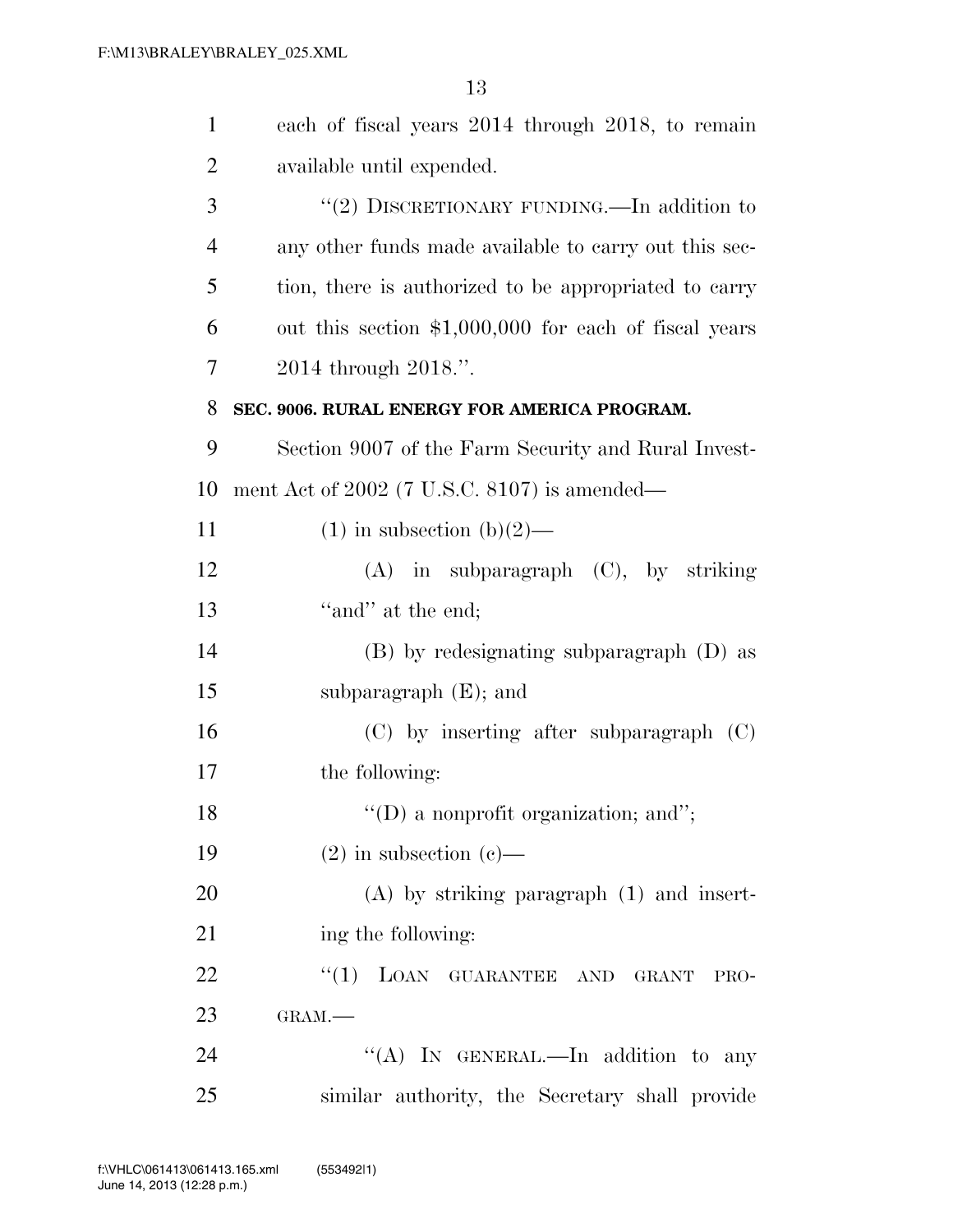| $\mathbf{1}$   | loan guarantees and grants to agricultural pro- |
|----------------|-------------------------------------------------|
| $\overline{2}$ | ducers and rural small businesses—              |
| 3              | "(i) to purchase renewable energy sys-          |
| $\overline{4}$ | tems, including-                                |
| 5              | $\lq\lq$ (I) systems that may be used to        |
| 6              | produce and sell electricity, such as           |
| 7              | for agricultural, and associated resi-          |
| 8              | dential, purposes; and                          |
| 9              | $\lq\lq$ (II) unique components of re-          |
| 10             | newable energy systems; and                     |
| 11             | "(ii) to make energy efficiency im-             |
| 12             | provements.                                     |
| 13             | "(B) APPLICATION PROCESS.—                      |
| 14             | "(i) IN GENERAL.—In carrying out                |
| 15             | this subsection, the Secretary shall estab-     |
| 16             | lish a multi-tiered application process that    |
| 17             | varies based on the cost of the proposed        |
| 18             | project.                                        |
| 19             | "(ii) SIMPLIFICATION.—The multi-                |
| 20             | tiered process shall ensure that applica-       |
| 21             | tions are most simplified for the projects      |
| 22             | with the lowest project costs.                  |
| 23             | "(iii) REQUIREMENTS FOR WIND TUR-               |
| 24             | BINE PROJECTS.—Each application for a           |
| 25             | loan guarantee or grant under this para-        |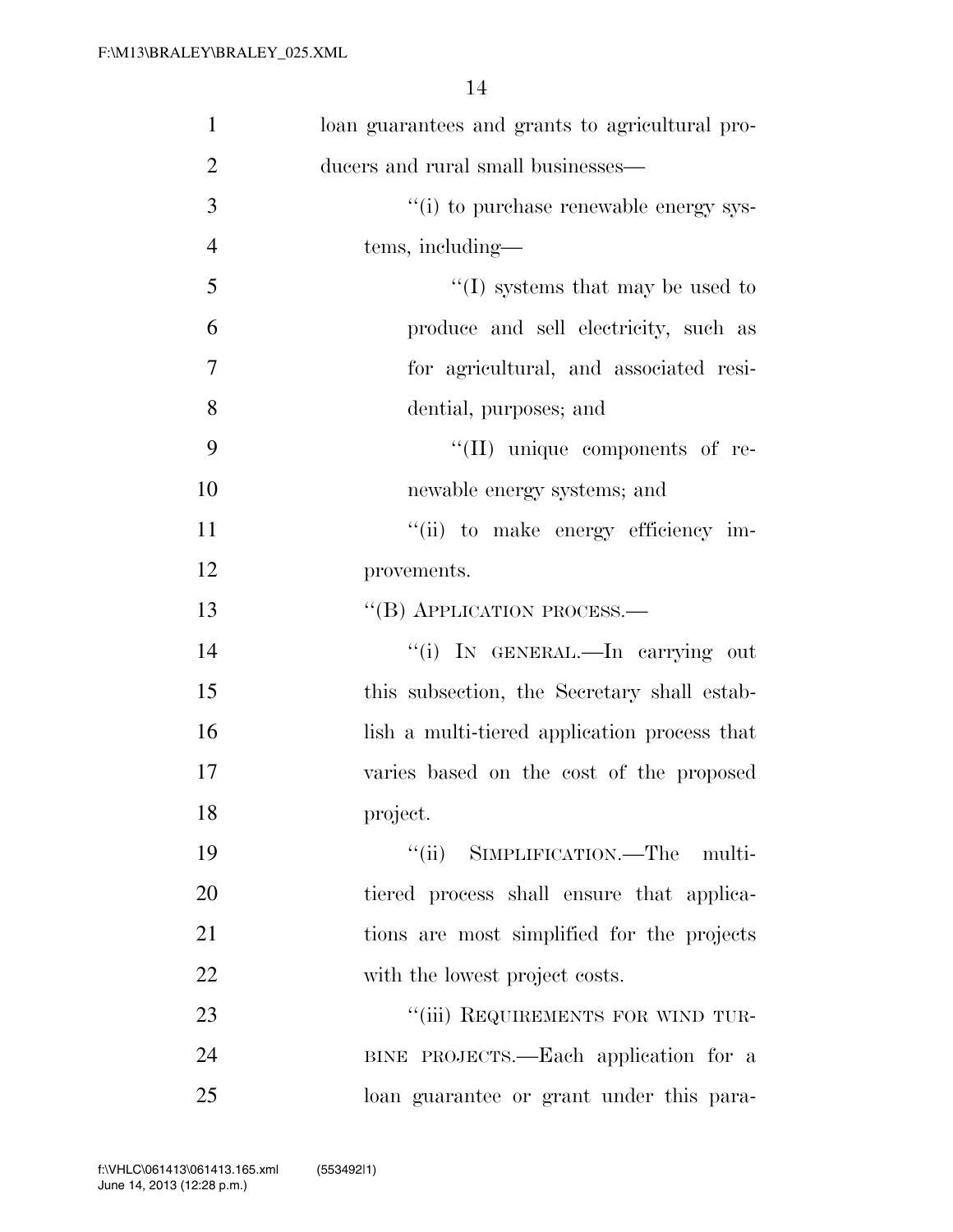| $\mathbf{1}$   | graph for a project that includes the pur-  |
|----------------|---------------------------------------------|
| $\overline{2}$ | chase of a wind turbine shall include—      |
| $\mathfrak{Z}$ | $\lq\lq$ with respect to an applica-        |
| $\overline{4}$ | tion seeking a loan guarantee or grant      |
| 5              | of less than $$20,000$ , a small turbine    |
| 6              | safety standards certification from an      |
| $\overline{7}$ | accredited certification body; and          |
| 8              | $\lq\lq$ (II) with respect to an applica-   |
| 9              | tion seeking a loan guarantee or grant      |
| 10             | of $$20,000$ or more, a power perform-      |
| 11             | ance and acoustic certification from        |
| 12             | an accredited certification body.";         |
| 13             | $(B)$ in paragraph $(2)$ —                  |
| 14             | (i) in the matter preceding subpara-        |
| 15             | $graph(A)$ —                                |
| 16             | (I) by striking "amount" and in-            |
| 17             | serting "priority"; and                     |
| 18             | (II) by striking "section" and in-          |
| 19             | serting "subsection";                       |
| 20             | (ii) in subparagraph $(A)$ , by inserting   |
| 21             | "and the type of energy efficiency improve- |
| 22             | ment to be made so as to ensure that the    |
| 23             | program supports a diversity of tech-       |
| 24             | nologies across the United States" before   |
| 25             | the semicolon at the end;                   |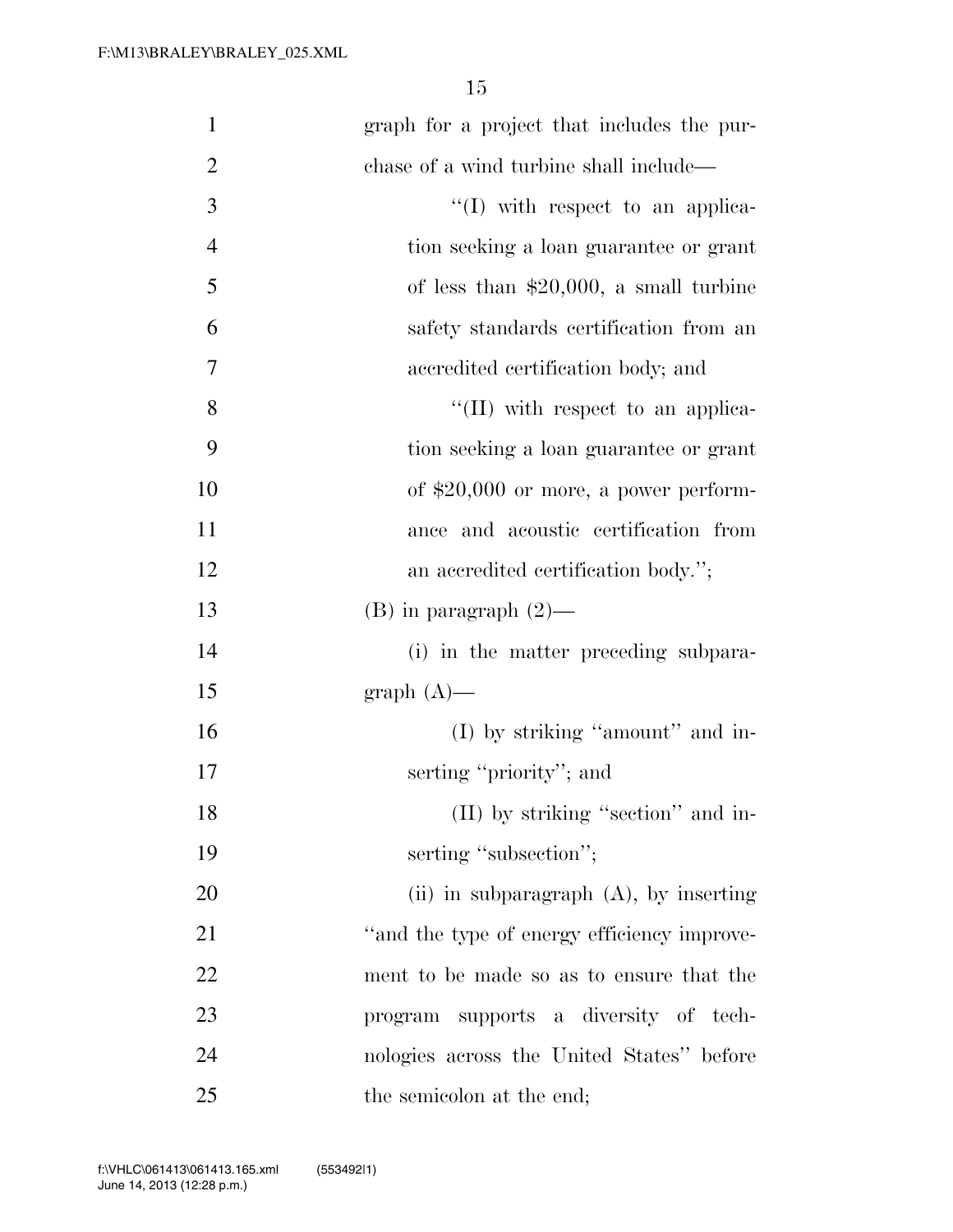| $\mathbf{1}$   | (iii) in subparagraph $(C)$ —              |
|----------------|--------------------------------------------|
| 2              | (I) by inserting "and public               |
| 3              | health" before "benefits"; and             |
| $\overline{4}$ | (II) by inserting "and energy ef-          |
| 5              | ficiency improvements" before<br>the       |
| 6              | semicolon at the end; and                  |
| 7              | $(iv)$ by striking paragraph $(F)$ and in- |
| 8              | serting the following:                     |
| 9              | $``(F)$ the natural resource conservation  |
| 10             | benefits of the renewable energy system;"; |
| 11             | $(C)$ in paragraph $(3)$ —                 |
| 12             | (i) in subparagraph $(B)$ , by striking    |
| 13             | "The Secretary" and inserting the fol-     |
| 14             | lowing:                                    |
| 15             | "(i) IN GENERAL.—The Secretary";           |
| 16             | (ii) by adding at the end the fol-         |
| 17             | lowing:                                    |
| 18             | "(ii) MAXIMUM GRANT AMOUNT.-               |
| 19             | "(I) IN GENERAL.—Except<br>as              |
| 20             | provided in subclause $(II)$ , the amount  |
| 21             | of a grant under this paragraph shall      |
| 22             | not exceed the lesser of $$100,000$ or     |
| 23             | 50 percent of the cost of the activity     |
| 24             | carried out using funds from the           |
| 25             | grant.                                     |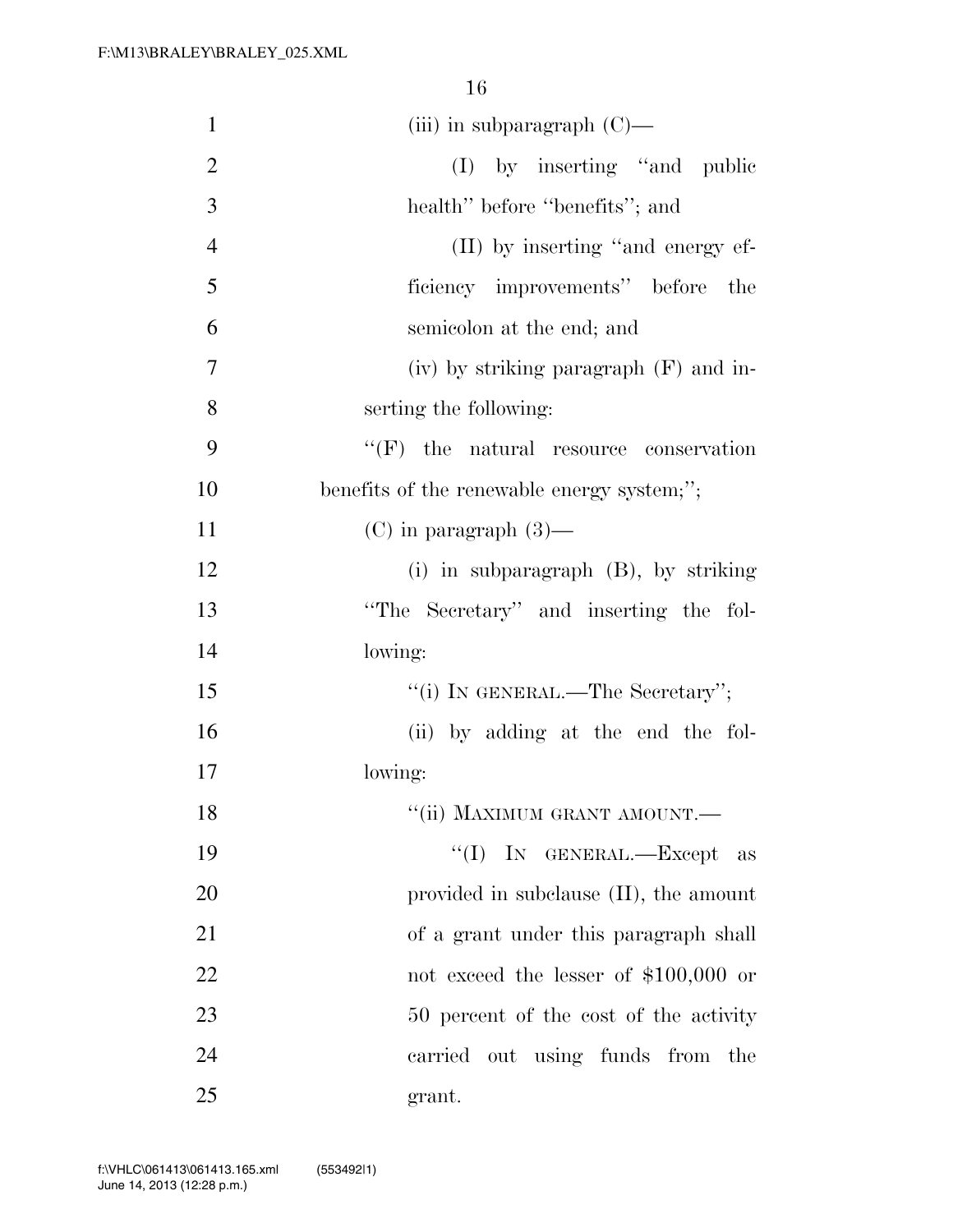| $\mathbf{1}$   | "(II) SOCIALLY DISADVANTAGED               |
|----------------|--------------------------------------------|
| $\overline{2}$ | FARMER OR RANCHER.-In the case             |
| 3              | of an agricultural producer who is a       |
| $\overline{4}$ | socially disadvantaged farmer<br>or        |
| 5              | rancher (as defined in section $2501(e)$ ) |
| 6              | of the Food, Agriculture, Conserva-        |
| $\overline{7}$ | tion, and Trade Act of 1990 (7             |
| 8              | U.S.C. $2279(e)$ ), the amount of a        |
| 9              | grant under this paragraph shall not       |
| 10             | exceed the lesser of $$100,000$ or 75      |
| 11             | percent of the cost of the activity car-   |
| 12             | ried out using funds from the grant.";     |
| 13             | and                                        |
| 14             | (iii) by striking subparagraph $(C)$ ;     |
| 15             | (D) in paragraph $(4)$ —                   |
| 16             | (i) by striking subparagraph $(A)$ and     |
| 17             | inserting the following:                   |
| 18             | "(A) GRANTS.—Subject to subparagraph       |
| 19             | (B), the amount of a grant under this sub- |
| 20             | section shall not exceed the lesser of—    |
| 21             | "(i) 25 percent of the cost of the ac-     |
| 22             | tivity carried out using funds from the    |
| 23             | grant; or                                  |
| 24             | $\lq$ <sup>"</sup> (ii) as applicable—     |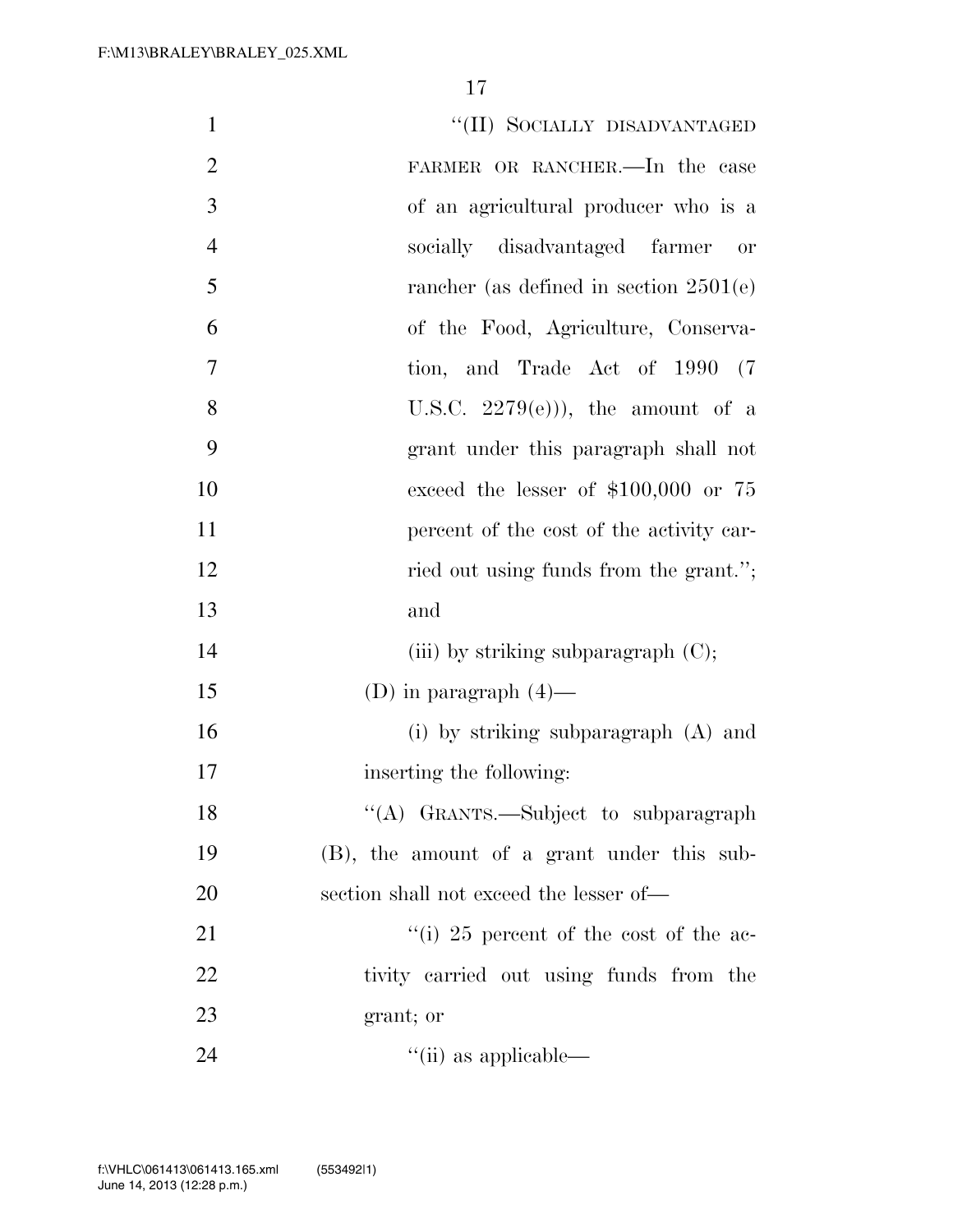| $\mathbf{1}$   | $\lq\lq$ if the project is for energy                |
|----------------|------------------------------------------------------|
| $\overline{2}$ | efficiency improvements, $$250,000$ ; or             |
| 3              | $\lq\lq$ (II) if the project is for a re-            |
| $\overline{4}$ | newable energy system, \$500,000.";                  |
| 5              | and                                                  |
| 6              | (ii) in subparagraph $(C)$ , by striking             |
| 7              | "75 percent of the cost" and inserting "all          |
| 8              | eligible costs"; and                                 |
| 9              | (E) by adding at the end the following:              |
| 10             | $\lq(5)$ REQUIREMENT.—In carrying out this sec-      |
| 11             | tion, the Secretary shall not require a second meter |
| 12             | for on-farm residential portions of rural projects   |
| 13             | connected to the grid.";                             |
| 14             | $(3)$ in subsection $(e)(2)$ , strike "June 30 of    |
| 15             | each fiscal year" and insert "a date to be deter-    |
| 16             | mined each fiscal year by the Secretary";            |
| 17             | $(4)$ in subsection $(f)$ —                          |
| 18             | (A) by striking "Not later" and inserting            |
| 19             | the following:                                       |
| 20             | "(1) IN GENERAL.—Not later"; and                     |
| 21             | (B) by adding at the end the following:              |
| 22             | "(2) SUBSEQUENT REPORT.—Not later than 4             |
| 23             | years after the date of enactment of this paragraph, |
| 24             | the Secretary shall submit to Congress a report on   |
| 25             | activities carried out under this section, including |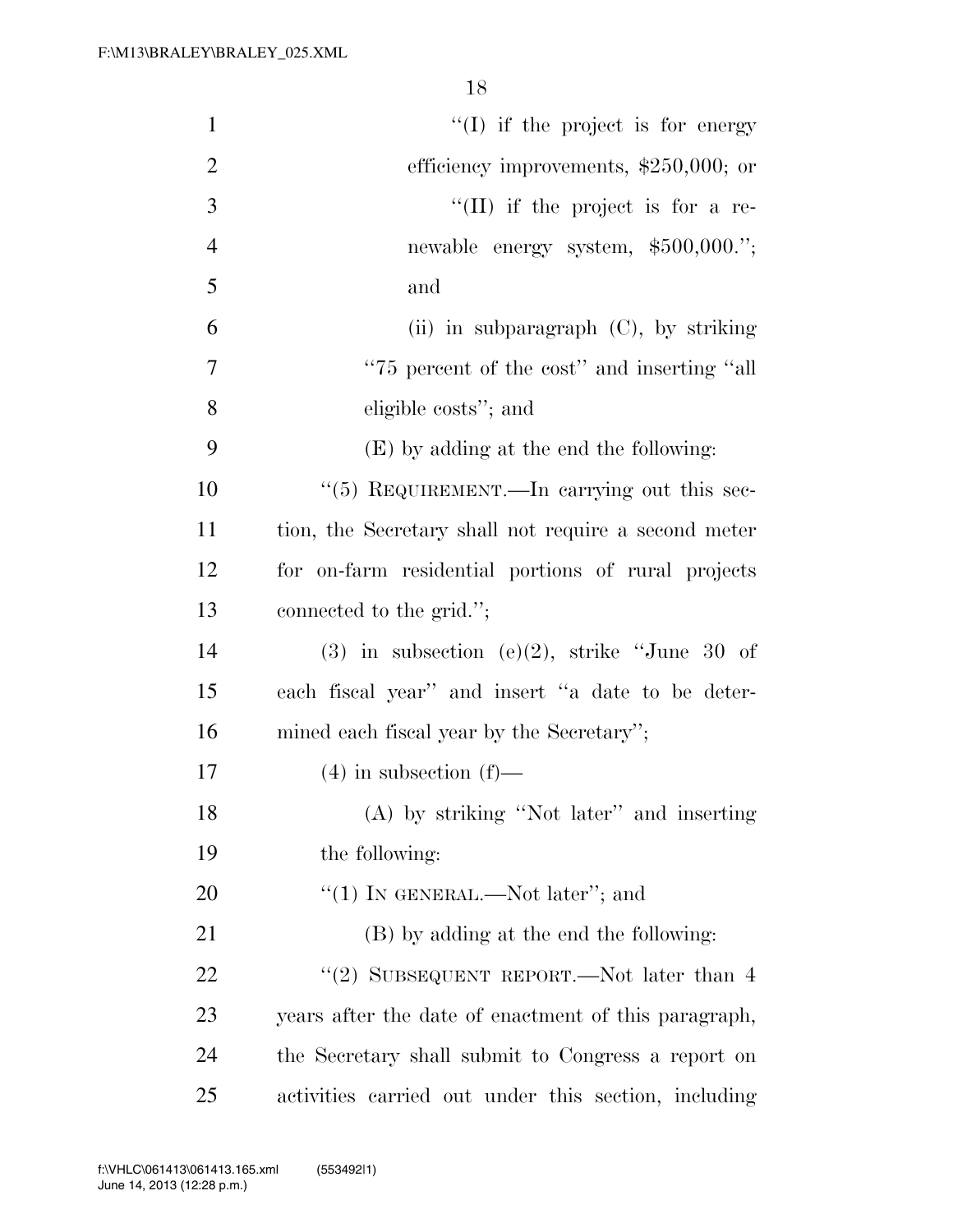| $\mathbf{1}$   | the outcomes achieved by projects funded under this            |
|----------------|----------------------------------------------------------------|
| $\overline{2}$ | section."; and                                                 |
| 3              | $(5)$ in subsection $(g)$ —                                    |
| $\overline{4}$ | $(A)$ in paragraph $(1)$ —                                     |
| 5              | (i) in subparagraph $(C)$ , by striking                        |
| 6              | "and" at the end;                                              |
| $\overline{7}$ | (ii) in subparagraph $(D)$ , by striking                       |
| 8              | the period at the end and inserting ";                         |
| 9              | and"; and                                                      |
| 10             | (iii) by adding at the end the fol-                            |
| 11             | lowing:                                                        |
| 12             | "(E) $$70,000,000$ for each of fiscal years                    |
| 13             | 2014 through $2018;$ ";                                        |
| 14             | $(B)$ in paragraph $(2)(B)$ , strike "April 1 of               |
| 15             | each fiscal year" and insert "the date deter-                  |
| 16             | mined each fiscal year by the Secretary"; and                  |
| 17             | $(C)$ in paragraph $(3)$ , by inserting "and                   |
| 18             | \$70,000,000 for each of fiscal years 2014                     |
| 19             | through 2018" before the period at the end.                    |
| 20             | SEC. 9007. BIOMASS RESEARCH AND DEVELOPMENT.                   |
| 21             | Section 9008 of the Farm Security and Rural Invest-            |
| 22             | ment Act of $2002$ (7 U.S.C. 8108) is amended—                 |
| 23             | (1) by striking "biofuels and" each place it ap-               |
| 24             | pears in subsections (b), $(e)(3)$ , $(d)(2)(A)$ , $(e)$ , and |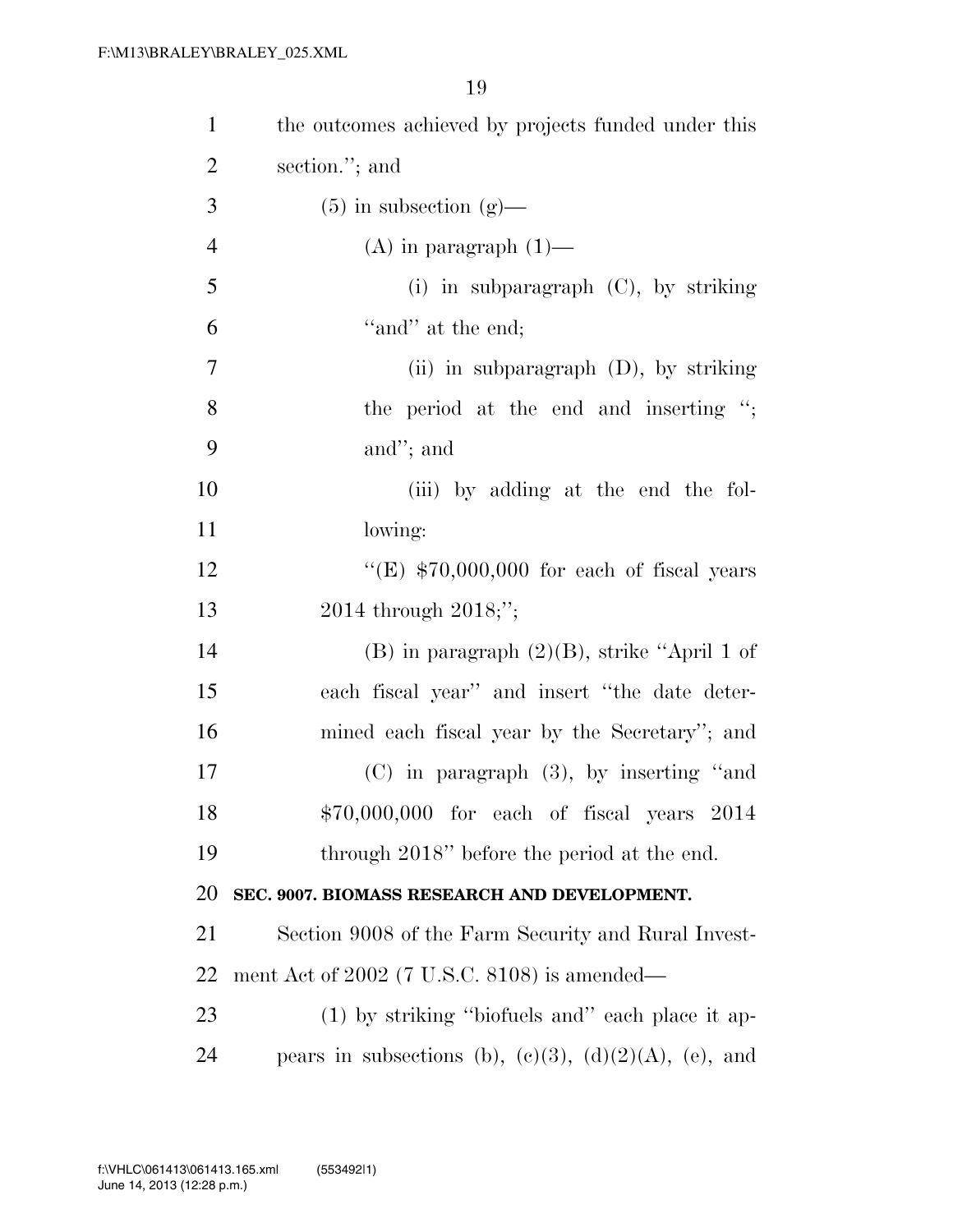| $\mathbf{1}$   | $(g)(2)$ and inserting "biofuels, renewable chemicals, |
|----------------|--------------------------------------------------------|
| $\overline{2}$ | and";                                                  |
| 3              | $(2)$ in subsection $(e)$ —                            |
| $\overline{4}$ | (A) in paragraph $(2)$ —                               |
| 5              | $(i)$ in subparagraph $(A)$ —                          |
| 6              | (I) by striking "at prices com-                        |
| $\tau$         | petitive with fossil fuels" and insert-                |
| $8\,$          | ing ", renewable chemicals, and                        |
| 9              | biobased products"; and                                |
| 10             | (II) by inserting "and" after the                      |
| 11             | semicolon at the end;                                  |
| 12             | (ii) by striking subparagraph $(B)$ ;                  |
| 13             | (iii) by redesignating subparagraph                    |
| 14             | $(C)$ as subparagraph $(B)$ ; and                      |
| 15             | $(iv)$ in subparagraph $(B)$ (as so redes-             |
| 16             | ignated), by inserting "renewable chemi-               |
| 17             | cals," after "bioenergy,";                             |
| 18             | $(B)$ in paragraph $(3)$ —                             |
| 19             | $(i)$ in subparagraph $(B)$ —                          |
| <b>20</b>      | (I) in the subparagraph heading,                       |
| 21             | by inserting ", RENEWABLE CHEMI-                       |
| 22             | CALS," after "BIOFUELS"; and                           |
| 23             | (II) in clause (i), by striking                        |
| 24             | "cellulosic"; and                                      |
| 25             | (ii) in subparagraph $(C)$ —                           |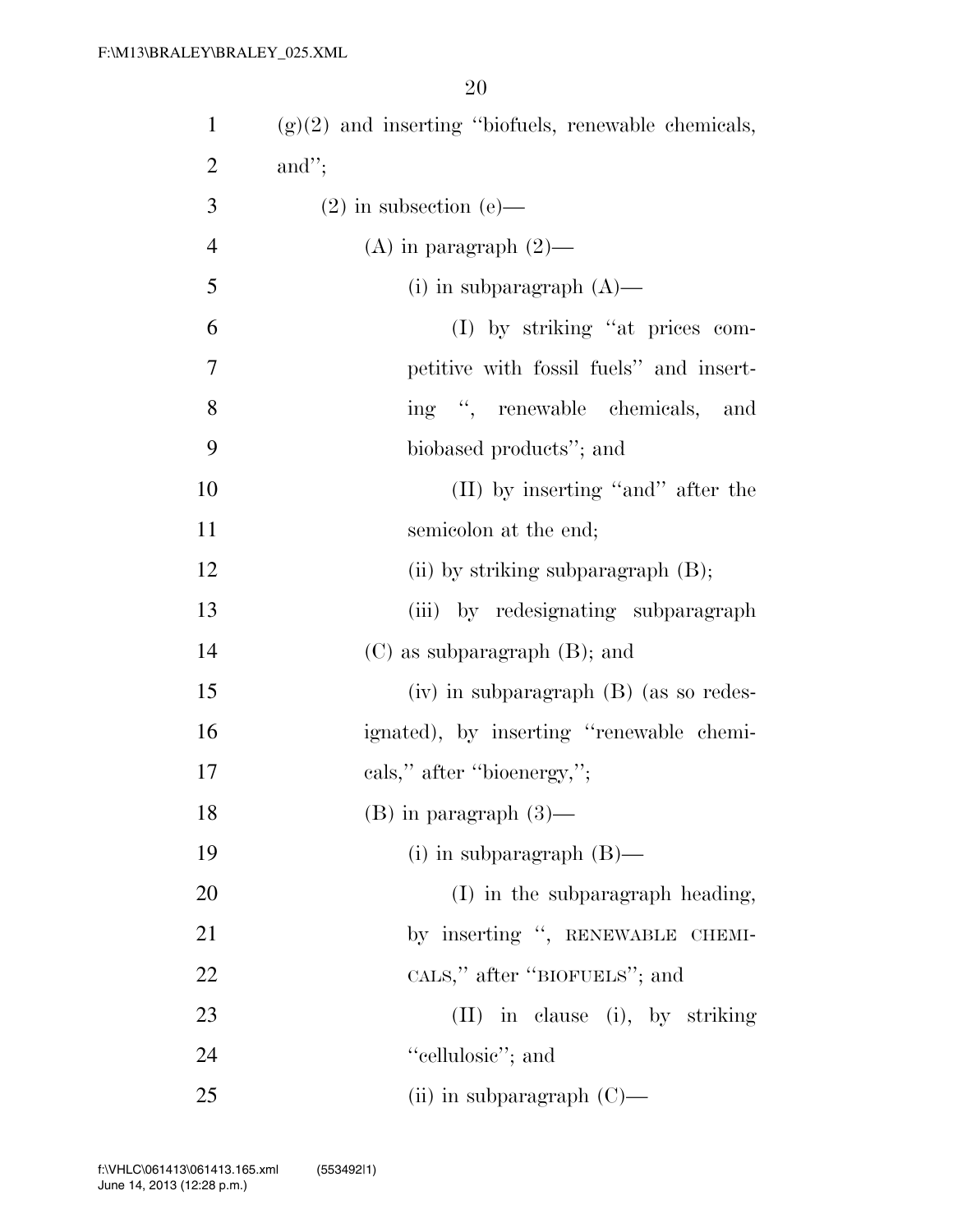| $\mathbf{1}$   | (I) in the heading, by striking                                  |
|----------------|------------------------------------------------------------------|
| $\mathbf{2}$   | "BIOFUELS DEVELOPMENT"; and                                      |
| 3              | $(II)$ in clause (ii), by inserting ",                           |
| $\overline{4}$ | renewable chemical, or biobased prod-                            |
| 5              | uct" after "biofuel";                                            |
| 6              | $(C)$ by striking paragraph $(4)$ ;                              |
| 7              | (D) by redesignating paragraphs (5) and                          |
| 8              | $(6)$ as paragraphs $(4)$ and $(5)$ , respectively; and          |
| 9              | $(E)$ in paragraph $(4)$ (as redesignated by                     |
| 10             | subparagraph $(D)$ )—                                            |
| 11             | (i) by redesignating subparagraphs                               |
| 12             | $(F)$ and $(G)$ as subparagraphs $(G)$ and                       |
| 13             | (H), respectively; and                                           |
| 14             | (ii) by inserting after subparagraph                             |
| 15             | $(E)$ the following:                                             |
| 16             | $\lq\lq(G)$ a tribal organization (as defined in                 |
| 17             | section 4 of the Indian Self-Determination and                   |
| 18             | Education Assistance Act $(25 \text{ U.S.C. } 450\text{b}))$ ;"; |
| 19             | and                                                              |
| 20             | $(3)$ in subsection $(h)$ —                                      |
| 21             | $(A)$ in paragraph $(1)$ —                                       |
| 22             | (i) in subparagraph $(C)$ , by striking                          |
| 23             | "and" at the end;                                                |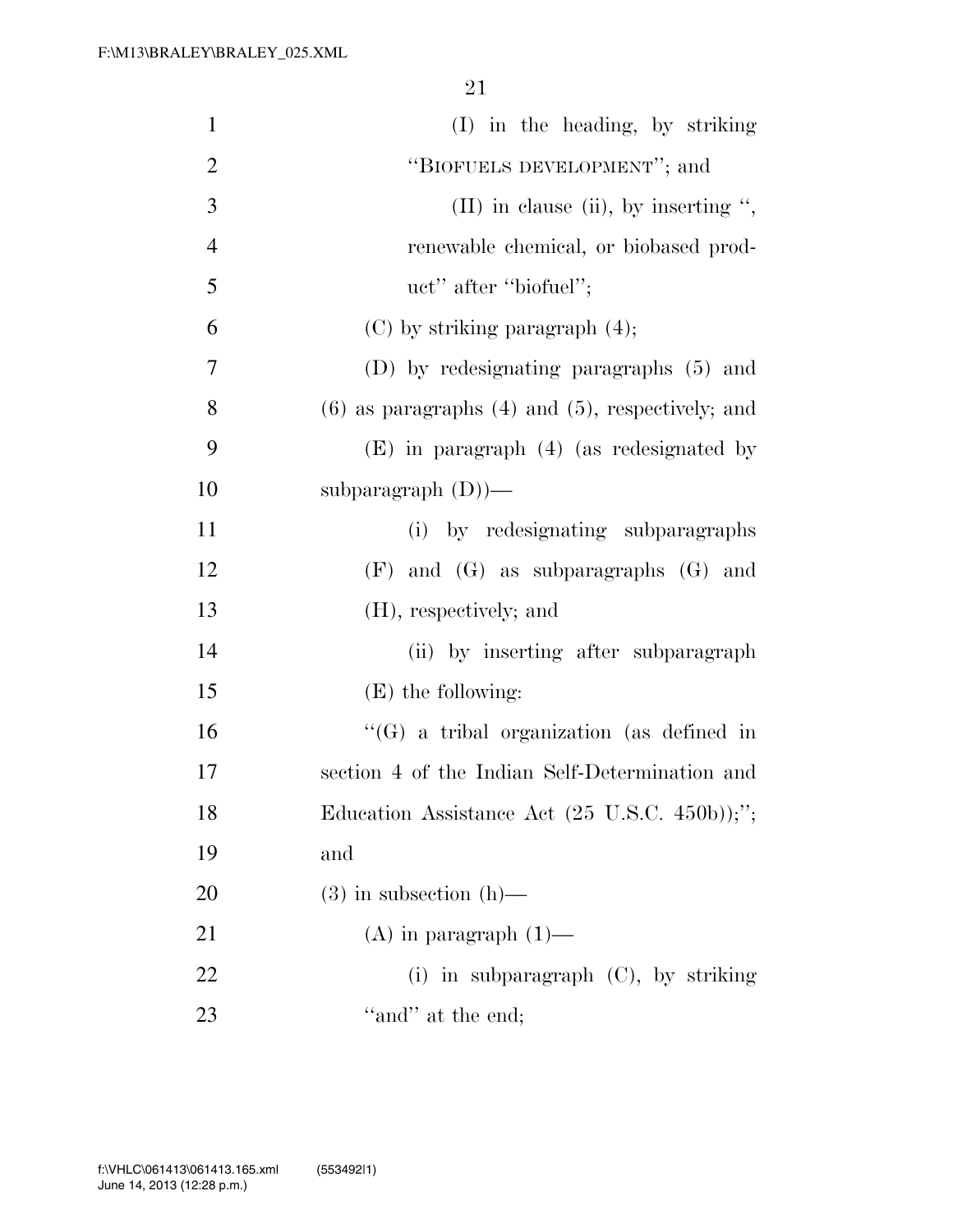| $\mathbf{1}$   | (ii) in subparagraph $(D)$ , by striking                   |
|----------------|------------------------------------------------------------|
| $\overline{2}$ | the period at the end and inserting ";                     |
| 3              | and"; and                                                  |
| $\overline{4}$ | (iii) by adding at the end the fol-                        |
| 5              | lowing:                                                    |
| 6              | " $(E)$ \$30,000,000 for each of fiscal years              |
| 7              | $2014$ through $2018$ ."; and                              |
| 8              | $(B)$ in paragraph $(2)$ , by inserting "and               |
| 9              | \$30,000,000 for each of fiscal years 2014                 |
| 10             | through 2018" before the period at the end.                |
| 11             | SEC. 9008. RURAL ENERGY SELF-SUFFICIENCY INITIATIVE.       |
| 12             | Section 9009(d) of the Farm Security and Rural In-         |
| 13             | vestment Act of $2002$ (7 U.S.C. $8109(d)$ ) is amended by |
| 14             | inserting "and \$10,000,000 for each of fiscal years 2014  |
| 15             | through 2018" before the period at the end.                |
| 16             | SEC. 9009. FEEDSTOCK FLEXIBILITY PROGRAM FOR BIO-          |
| 17             | <b>ENERGY PRODUCERS.</b>                                   |
| 18             | Section 9010(b) of the Farm Security and Rural In-         |
| 19             | vestment Act of $2002$ (7 U.S.C. 8110(b)) is amended—      |
| 20             | (1) in paragraph $(1)(A)$ , by striking "2013"             |
| 21             | and inserting "2018"; and                                  |
| 22             | (2) in paragraph $(2)(A)$ , by striking "2013"             |
| 23             | and inserting "2018".                                      |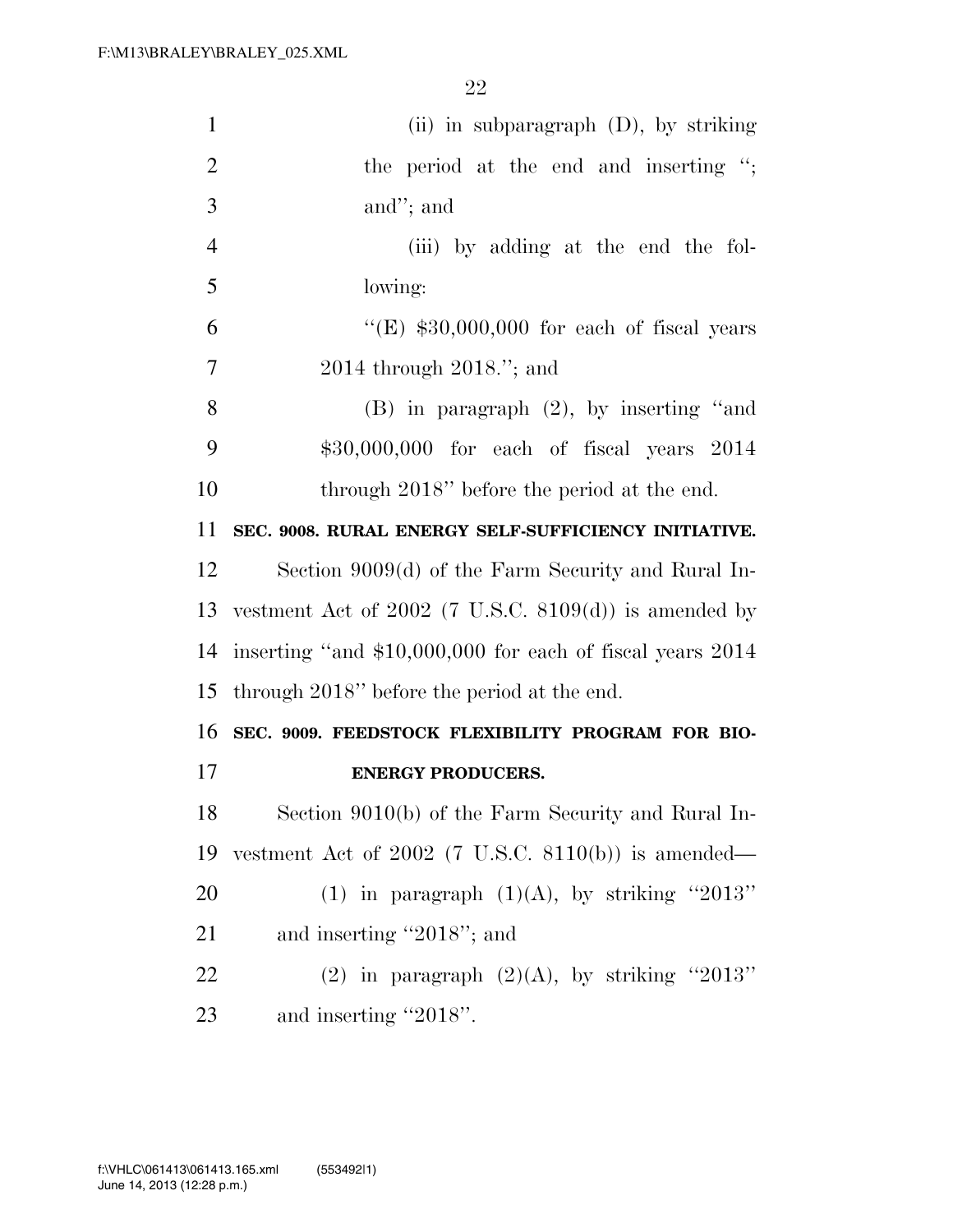| 1              | SEC. 9010. BIOMASS CROP ASSISTANCE PROGRAM.           |
|----------------|-------------------------------------------------------|
| 2              | Section 9011 of the Farm Security and Rural Invest-   |
| 3              | ment Act of 2002 (7 U.S.C. 8111) is amended—          |
| $\overline{4}$ | $(1)$ in subsection $(a)$ —                           |
| 5              | (A) in paragraph $(4)(B)(ii)$ , by striking           |
| 6              | "or has the potential to become invasive or nox-      |
| 7              | ious";                                                |
| 8              | $(B)$ in paragraph $(5)$ —                            |
| 9              | $(i)$ in subparagraph $(B)$ , in the matter           |
| 10             | preceding clause (i), by striking "The                |
| 11             | term" and inserting "Except as provided               |
| 12             | in subparagraph $(C)$ , the term''; and               |
| 13             | (ii) by adding at the end the fol-                    |
| 14             | lowing:                                               |
| 15             | ``(C)<br>CERTAIN CONSERVATION<br>PRO-                 |
| 16             | GRAMS.—Land described in clause (iii), (iv), or       |
| 17             | $(v)$ of subparagraph $(B)$ may be prepared for       |
| 18             | biomass production before October 1 of the cur-       |
| 19             | rent fiscal year, as determined by the Secretary,     |
| 20             | if a contract described in that clause that cov-      |
| 21             | ers the land will expire at the end of the cur-       |
| 22             | rent fiscal year."; and                               |
| 23             | (C) by adding at the end the following:               |
| 24             | QUALIFYING ELIGIBLE MATERIAL.—The<br>(9)              |
| 25             | term 'qualifying eligible material' means an eligible |
| 26             | material, including residue from crops described in   |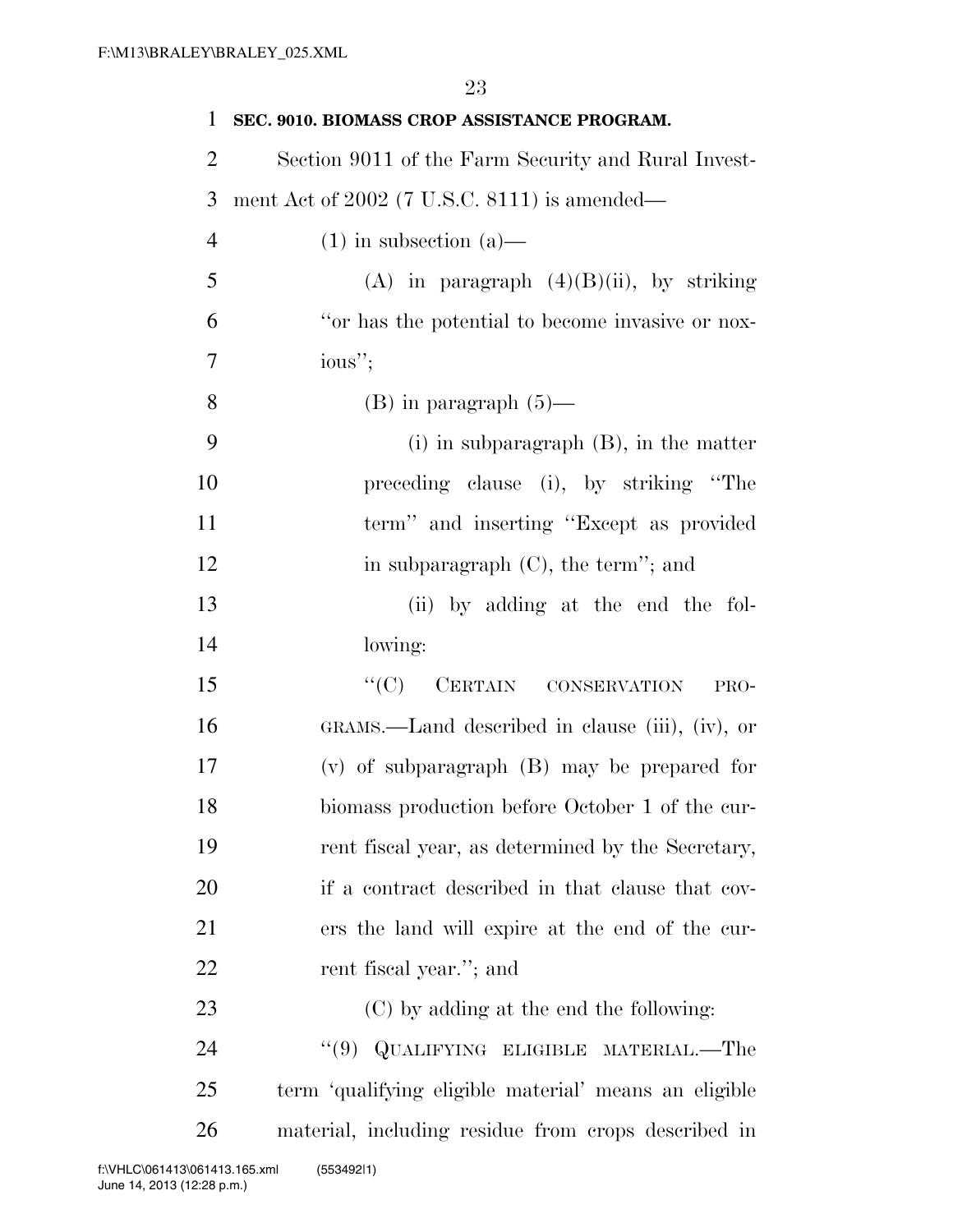| $\mathbf{1}$   | paragraph $(6)(B)(i)$ , that before transport and deliv- |
|----------------|----------------------------------------------------------|
| $\overline{2}$ | ery to the biomass conversion facility—                  |
| 3              | $\lq\lq$ is collected or harvested by the eligi-         |
| $\overline{4}$ | ble material owner—                                      |
| 5              | $``(i)$ directly from—                                   |
| 6              | "(I) National Forest System                              |
| $\overline{7}$ | land;                                                    |
| 8              | "(II) Bureau of Land Manage-                             |
| 9              | ment land;                                               |
| 10             | "(III) non-Federal land; or                              |
| 11             | "(IV) land belonging to an In-                           |
| 12             | dian or Indian tribe that is held in                     |
| 13             | trust by the United States or subject                    |
| 14             | to a restriction against alienation im-                  |
| 15             | posed by the United States; and                          |
| 16             | "(ii) in accordance with—                                |
| 17             | $\lq\lq$ (I) applicable law and land                     |
| 18             | management plans;                                        |
| 19             | "(II) a conservation, forest stew-                       |
| 20             | ardship, or equivalent plan, as deter-                   |
| 21             | mined by the Secretary;                                  |
| 22             | "(III) Executive Order<br>13112                          |
| 23             | $(42 \tU.S.C. 4321 \tnot)$ ; relating to                 |
| 24             | invasive species); and                                   |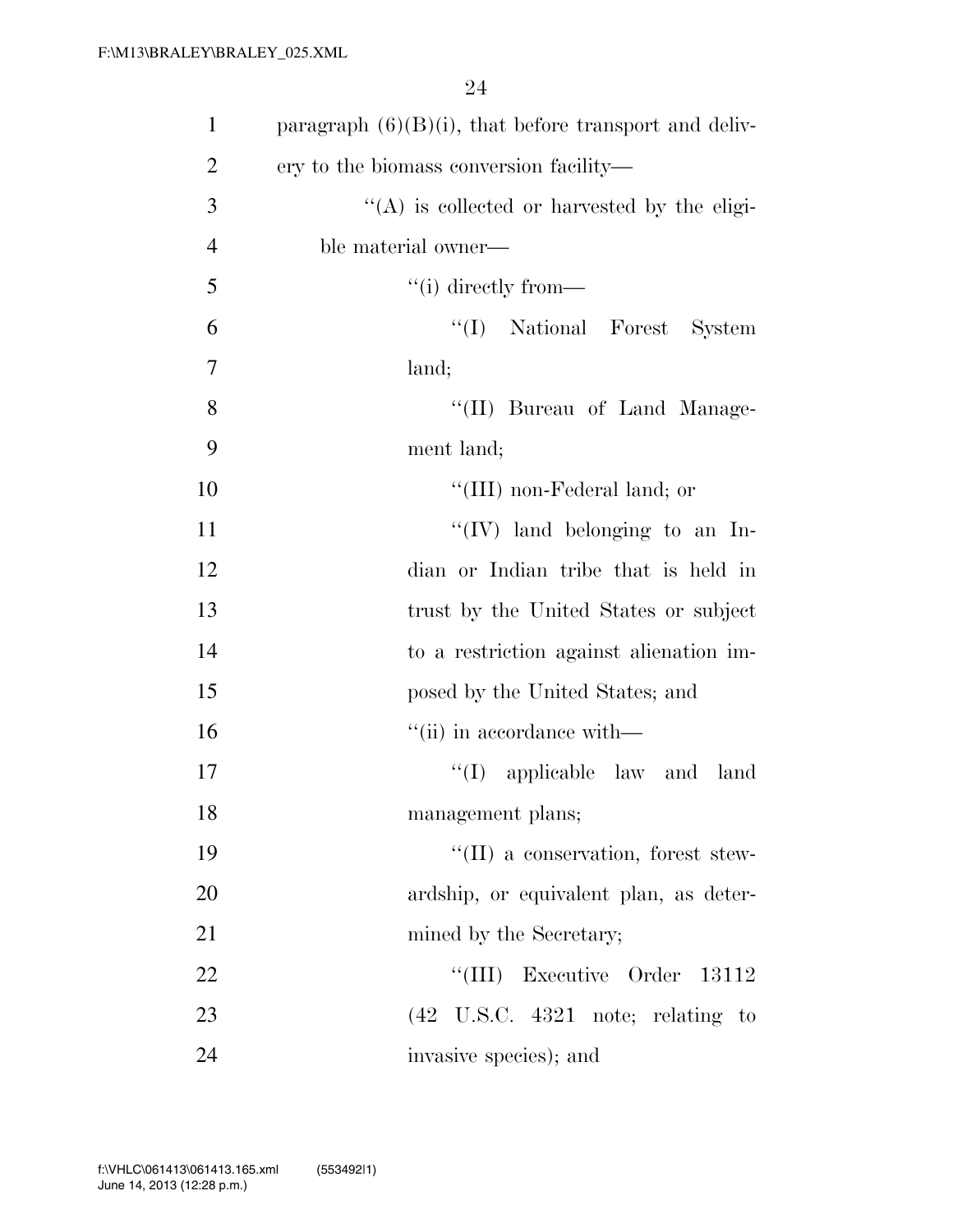| $\mathbf{1}$   | $\lq\lq (IV)$ if harvested from Federal   |
|----------------|-------------------------------------------|
| $\overline{2}$ | land, the requirements for old growth     |
| 3              | forest maintenance, restoration, and      |
| 4              | management direction provided by          |
| 5              | section 102 of the Healthy Forests        |
| 6              | Restoration Act of 2003 (16 U.S.C.        |
| $\overline{7}$ | 6512) for Federal land; and               |
| 8              | "(B) if woody, is removed as a byproduct  |
| 9              | of preventive treatments to—              |
| 10             | "(i) reduce hazardous fire fuels;         |
| 11             | "(ii) reduce or contain disease or in-    |
| 12             | sect infestation;                         |
| 13             | "(iii) reduce or contain invasive spe-    |
| 14             | cies; or                                  |
| 15             | "(iv) improve ecosystem health in ac-     |
| 16             | cordance with a landscape scale strategy, |
| 17             | as determined by the Secretary.";         |
| 18             | $(2)$ in subsection $(e)$ —               |
| 19             | (A) in paragraph $(2)(B)$ —               |
| 20             | $(i)$ in clause $(vii)$ —                 |
| 21             | $(I)$ in subclause $(II)$ , by striking   |
| 22             | "and" at the end;                         |
| 23             | $(II)$ in subclause $(III)$ , by adding   |
| 24             | "and" at the end; and                     |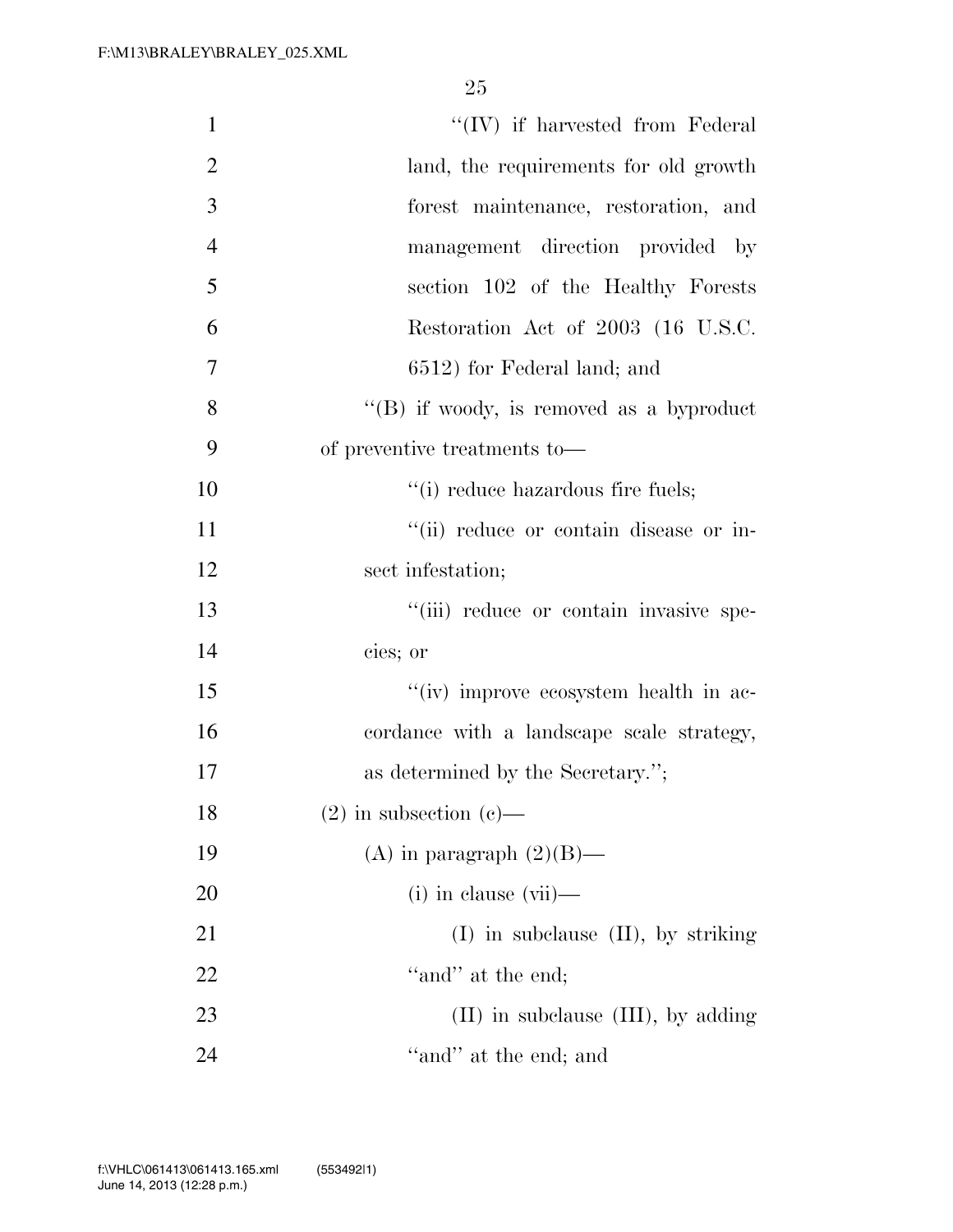| $\mathbf{1}$   | (III) by adding at the end the              |
|----------------|---------------------------------------------|
| $\overline{2}$ | following:                                  |
| 3              | "(IV) geographic and feedstock              |
| $\overline{4}$ | diversity of the proposed BCAP              |
| 5              | project area as compared with existing      |
| 6              | BCAP project areas;";                       |
| 7              | (ii) in clause (viii), by striking "and"    |
| 8              | at the end;                                 |
| 9              | (iii) by redesignating clause (ix) as       |
| 10             | clause $(x)$ ; and                          |
| 11             | (iv) by inserting after clause (viii) the   |
| 12             | following:                                  |
| 13             | "(ix) the prospects for significant pro-    |
| 14             | ducer participation; and";                  |
| 15             | (B) in paragraph $(3)(C)(ii)$ , by striking |
| 16             | "15" and inserting "7"; and                 |
| 17             | $(C)$ in paragraph $(5)$ —                  |
| 18             | (i) in subparagraph $(B)$ —                 |
| 19             | (I) in the matter preceding clause          |
| 20             | (i), by striking "the amount" and in-       |
| 21             | serting "Except as provided in sub-         |
| 22             | paragraph $(D)$ , the amount"; and          |
| 23             | $(II)$ by striking "75 percent" and         |
| 24             | inserting "50 percent"; and                 |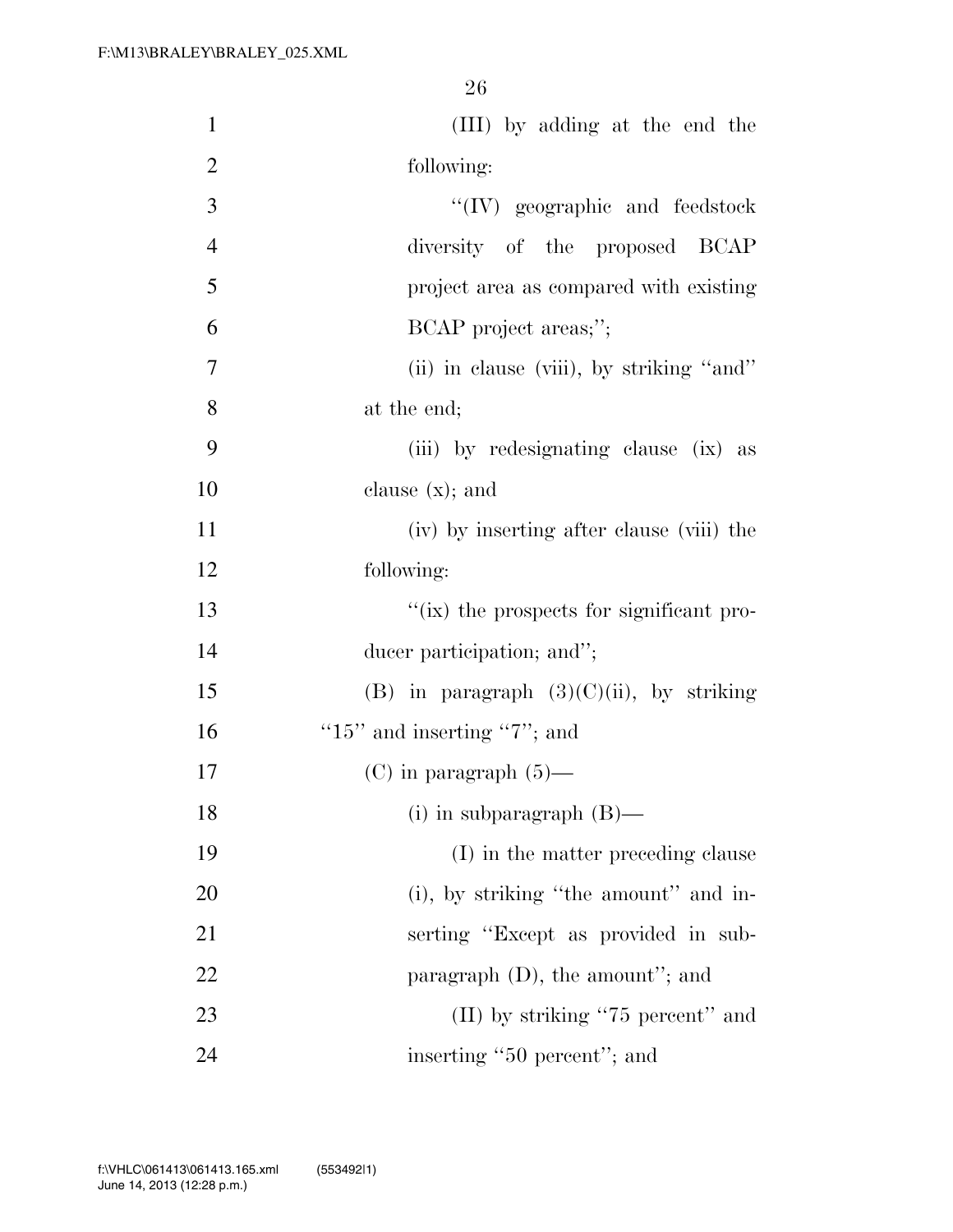(ii) by adding at the end the fol-lowing:

3 "(D) BEGINNING, SOCIALLY DISADVAN- TAGED, AND GEOGRAPHICALLY DISADVANTAGED FARMERS OR RANCHERS.—In the case of a be- ginning, socially disadvantaged, or geographi- cally disadvantaged farmer or rancher (as de- termined by the Secretary), the amount of an establishment payment under this subsection shall be up to 75 percent of the costs of estab- lishing an eligible perennial crop covered by the contract, including the costs described in clauses (i) through (iii) of subparagraph (B).''; 14 (3) in subsection  $(d)$ — (A) in paragraph (1), by inserting ''quali- fying'' before ''eligible material'' both places it appears; 18 (B) in paragraph  $(2)(B)$ — (i) by striking ''paragraph (3)'' and 20 inserting "paragraph  $(4)$ "; and 21 (ii) by striking "\$45 per ton for a pe-22 riod of 2 years'' and inserting "\$25 per 23 ton for a period of up to 3 years'';

 (C) by redesignating paragraph (3) as paragraph (4); and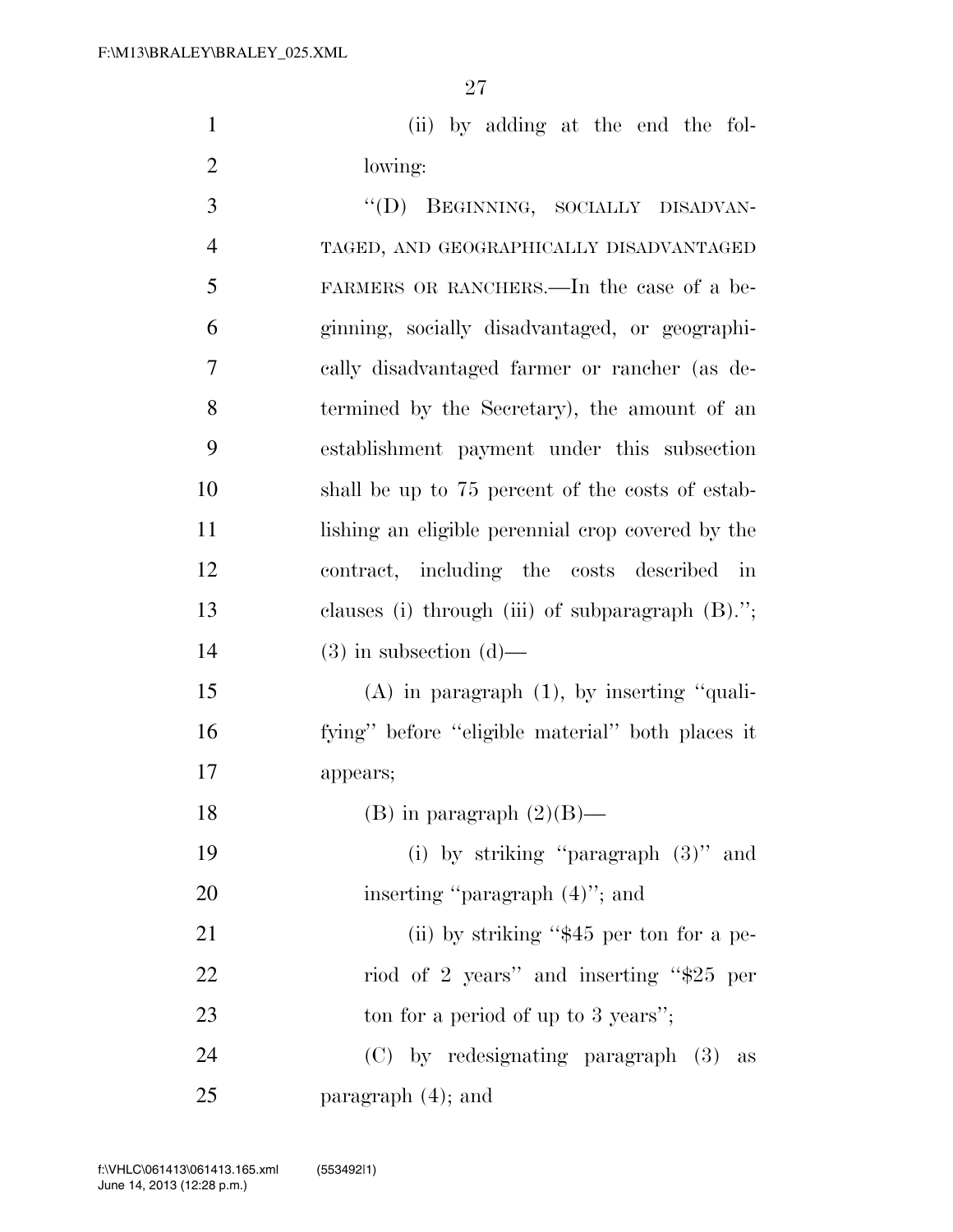| $\mathbf{1}$   | (D) by inserting after paragraph $(2)$ the            |
|----------------|-------------------------------------------------------|
| $\overline{2}$ | following:                                            |
| 3              | "(3) LIMITATION ON ASSISTANCE WITH COL-               |
| $\overline{4}$ | LECTION, HARVEST, STORAGE, AND TRANSPOR-              |
| 5              | TATION.—To ensure effective administration of this    |
| 6              | subsection, the Secretary may—                        |
| 7              | "(A) require such documentation from pro-             |
| 8              | ducers or persons seeking payments as the Sec-        |
| 9              | retary considers necessary;                           |
| 10             | $\lq\lq$ establish limits on the total number         |
| 11             | and amounts of payments received by any pro-          |
| 12             | ducer or person under this subsection; and            |
| 13             | "(C) implement any additional require-                |
| 14             | ments the Secretary determines necessary.";           |
| 15             | and                                                   |
| 16             | (4) by striking subsection (f) and inserting the      |
| 17             | following:                                            |
| 18             | "(f) FUNDING.—                                        |
| 19             | "(1) MANDATORY FUNDING.—Of the funds of               |
| 20             | the Commodity Credit Corporation, the Secretary       |
| 21             | shall use to carry out this section $$75,000,000$ for |
| 22             | each of fiscal years 2014 through 2018, of which not  |
| 23             | more than $$15,000,000$ for each fiscal year may be   |
| 24             | used for collection, harvest, storage, and transpor-  |
| 25             | tation.                                               |